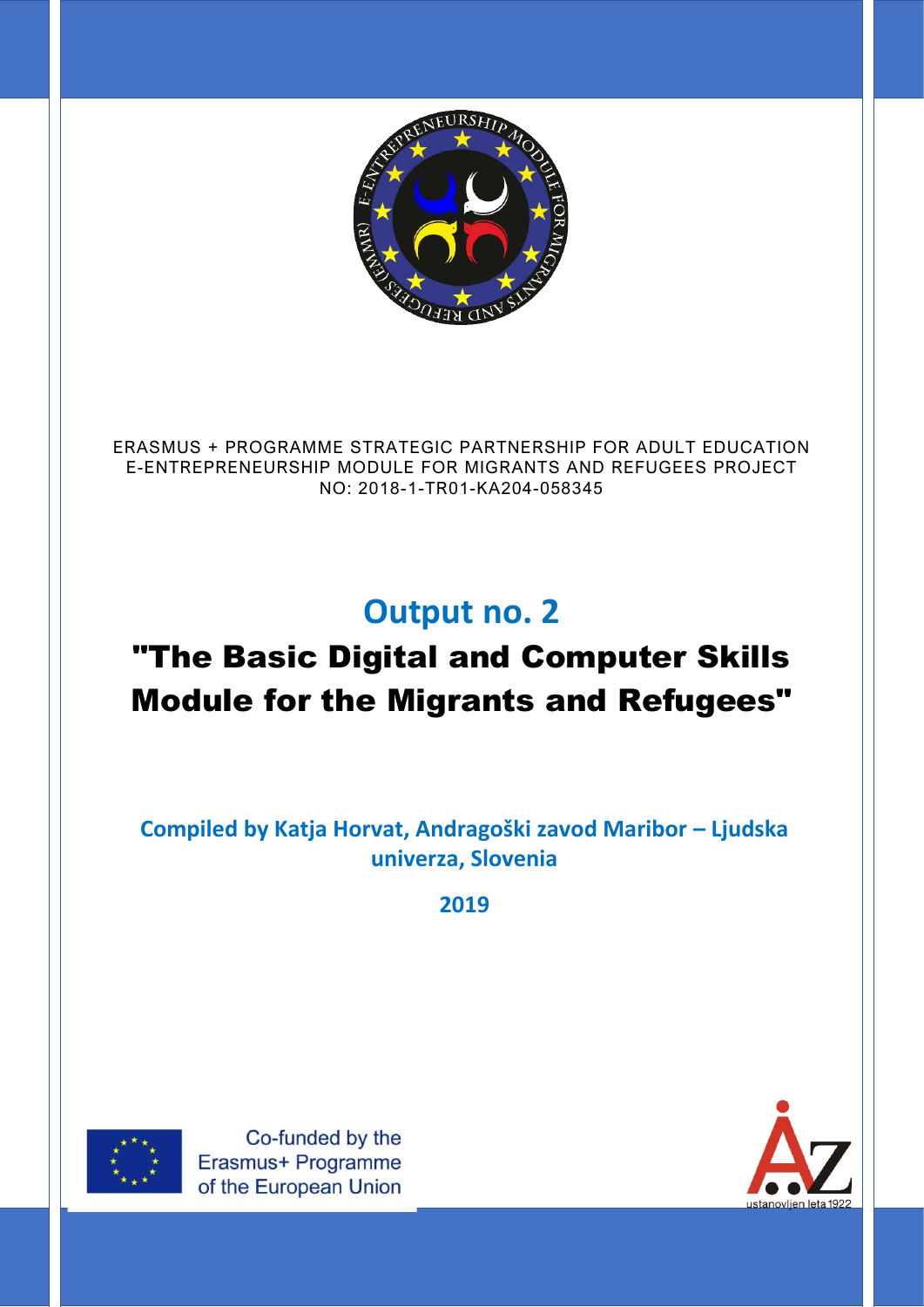# TABLE OF CONTENT

| 1 |      |       |  |                                                                                 |  |
|---|------|-------|--|---------------------------------------------------------------------------------|--|
| 2 |      |       |  |                                                                                 |  |
|   | 2.1  |       |  |                                                                                 |  |
|   | 2.2  |       |  |                                                                                 |  |
| 3 |      |       |  |                                                                                 |  |
| 4 |      |       |  |                                                                                 |  |
|   | 4.1  |       |  |                                                                                 |  |
|   |      | 4.1.1 |  |                                                                                 |  |
|   |      | 4.1.2 |  |                                                                                 |  |
|   |      | 4.1.3 |  |                                                                                 |  |
|   |      | 4.1.4 |  |                                                                                 |  |
|   |      | 4.1.5 |  |                                                                                 |  |
| 5 |      |       |  |                                                                                 |  |
|   | 5.1  |       |  | Training content and plan for "Basic digital and computer skills" module 9      |  |
| 6 |      |       |  |                                                                                 |  |
|   | 6.1  |       |  |                                                                                 |  |
|   | 6.2  |       |  |                                                                                 |  |
|   | 6.3  |       |  |                                                                                 |  |
|   |      |       |  |                                                                                 |  |
|   | 6.5  |       |  |                                                                                 |  |
|   | 6.6  |       |  |                                                                                 |  |
|   | 6.7  |       |  | Unit 7: Searching online resources helpful for bureaucracy and everyday life 25 |  |
|   | 6.8  |       |  |                                                                                 |  |
|   | 6.9  |       |  |                                                                                 |  |
|   | 6.10 |       |  |                                                                                 |  |
|   | 6.11 |       |  |                                                                                 |  |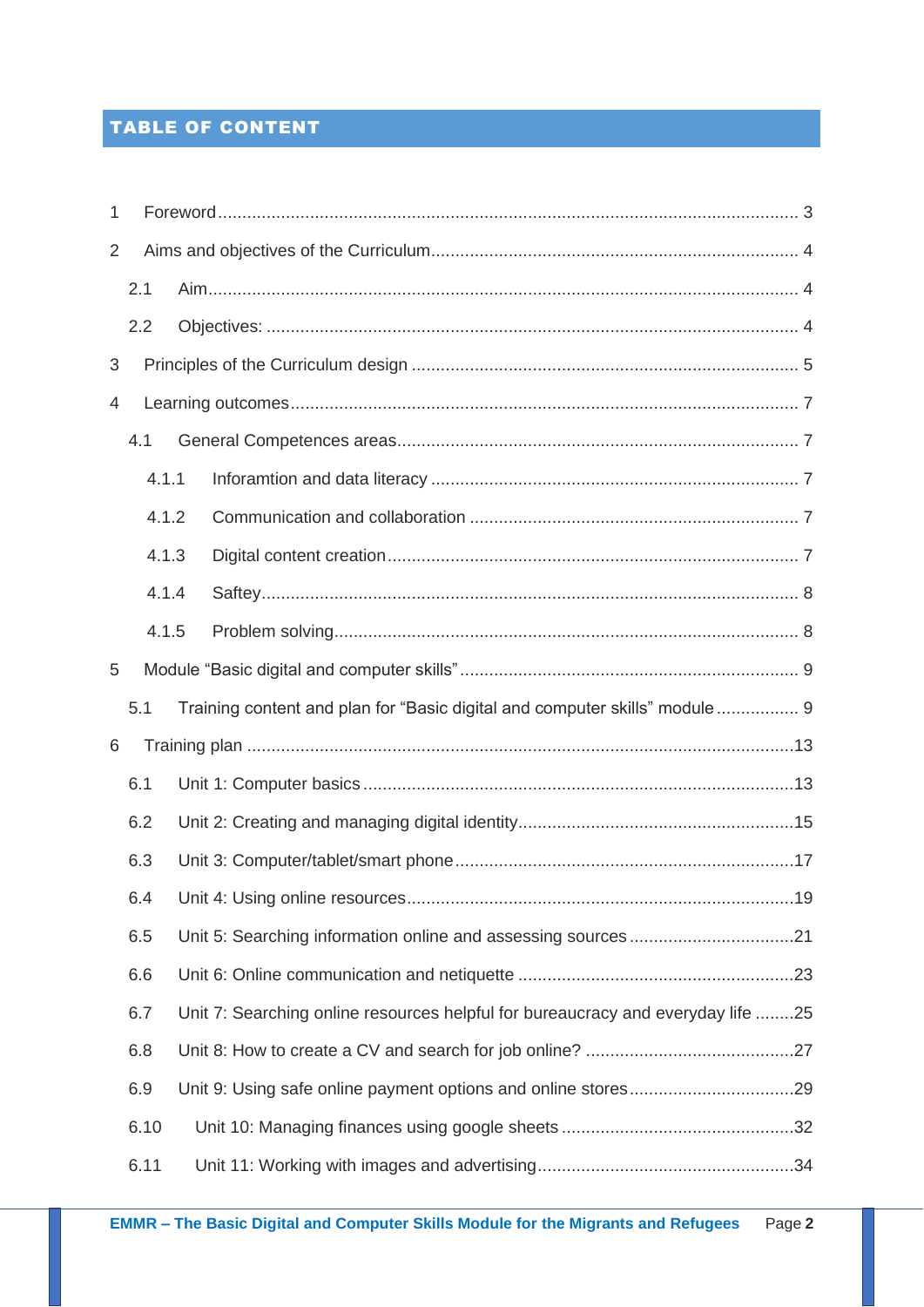## <span id="page-2-0"></span>1 FOREWORD

The **"The Basic Digital and Computer Skills Module for the Migrants and Refugees"**  was developed in the framework of the "E-Entrepreneurship Module for Migrants and Refugees", project co-founded by the Erasmus + Programme of the European Union, by the project partners.

*All content contributions by the EMMR team from the partner countries:* 

| Andragoški zavod Maribor-<br>Ljudska univerza, Slovenia                   | Katja Horvat<br>Helena Matavž               |
|---------------------------------------------------------------------------|---------------------------------------------|
| <b>Erzincan Halk Egitim Merkezive</b><br><b>Aksam Sanat Okulu, Turkey</b> | Selda Güner                                 |
| <b>Ciudad Industrial del valle Nalon</b><br><b>SA, Spain</b>              | Rafael Vigil Álvarez<br>Isabel Morán Moreno |
| <b>Asociatia Edunet, Romania</b>                                          | Victor Dudãu<br>Nicoleta Popescu            |
| <b>Erzincan Valiligi, Turkey</b>                                          | <b>Aykut Tepe</b>                           |

*Compiled by Andragoški zavod Maribor – Ljudska univerza, December 2019*



*Third parties are welcome to use any of the materials for educational purposes as long as they clearly credit their source.*

This publication reflects the views only of the author, and the Commission cannot be held responsible for any use which may be made of the information contained therein.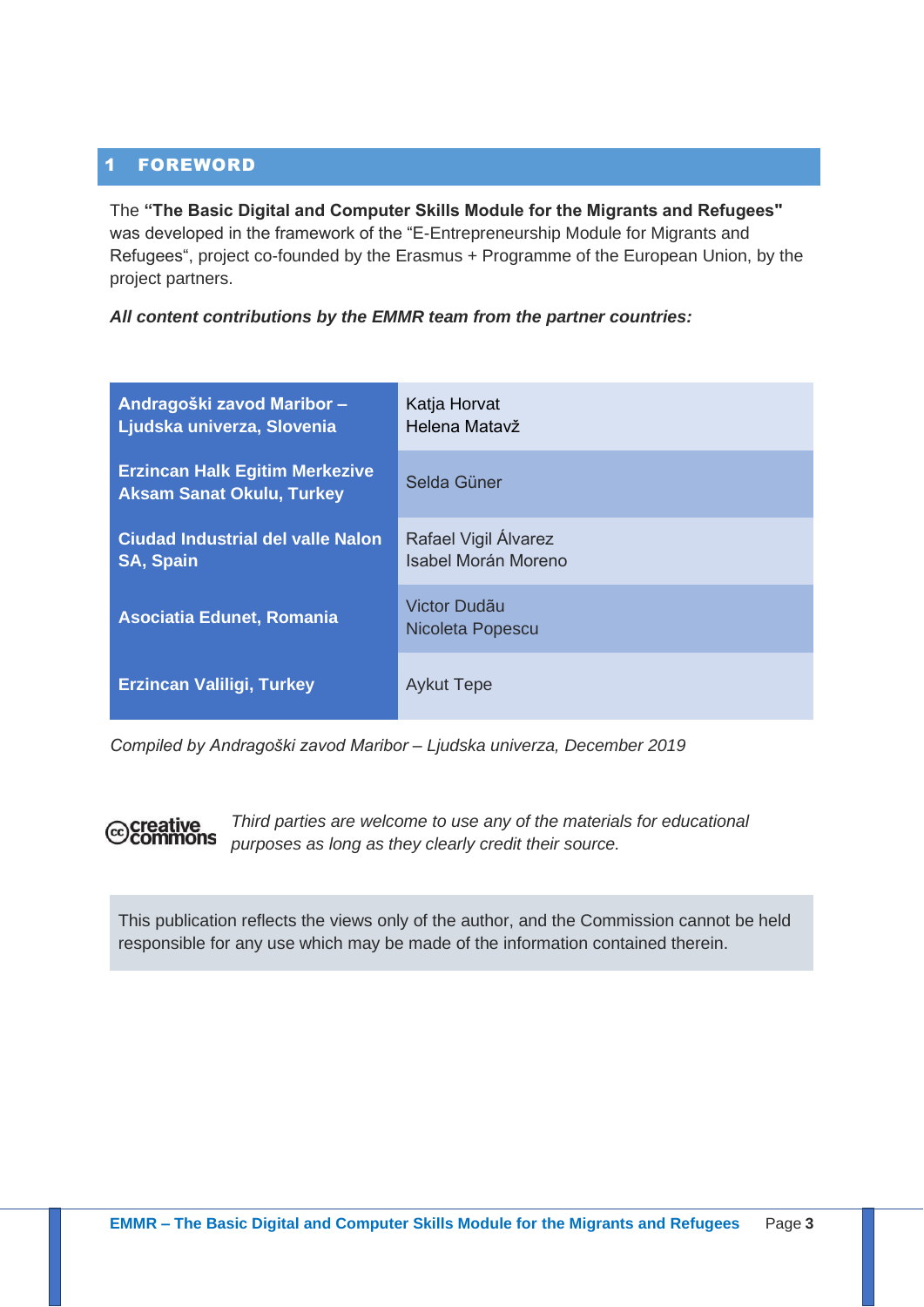## <span id="page-3-0"></span>2 AIMS AND OBJECTIVES OF THE CURRICULUM

#### <span id="page-3-1"></span>2.1 AIM

**"The Basic Digital and Computer Skills Module for the Migrants and Refugees"** aims to help internal migrants and refugees acquiring basic Digital and Computer skills that enable them to deal with situations they face in everyday life and while working on their Business ideas. One of the aims is of course prevention of their social marginalization and the empowerment of migrants to become independent, active residents of the host country.

## <span id="page-3-2"></span>2.2 OBJECTIVES:

- 1. To acquire and deepen basic digital and computer competences needed to face real life situations which relate to life and entrepreneurial skills;
- 2. To acquire and deepen basic digital and computer competences needed to open and run a small business.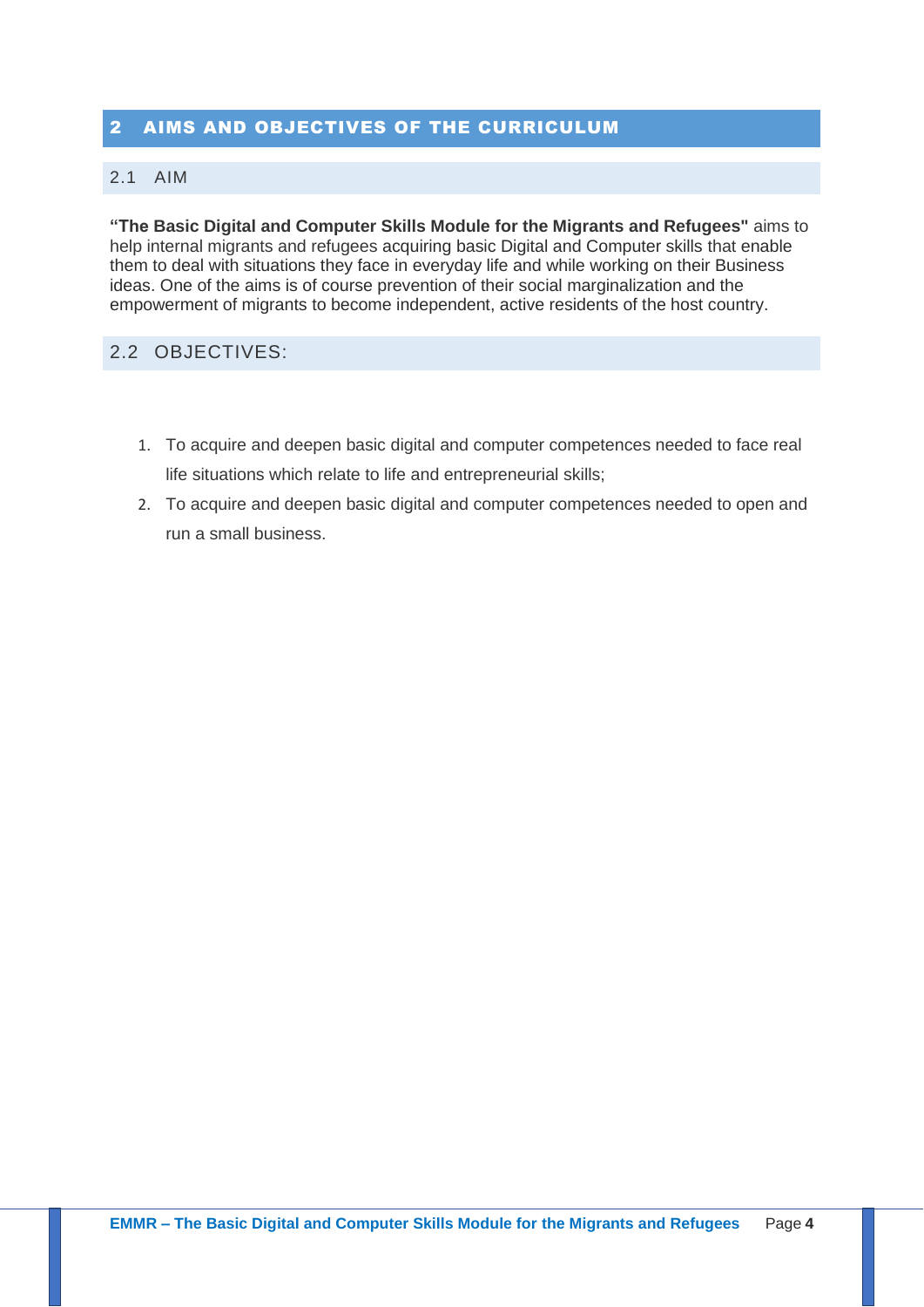## <span id="page-4-0"></span>3 PRINCIPLES OF THE CURRICULUM DESIGN

These principles provide a clear vision of curriculum development. At the same time, they have direct implications at the level of the curriculum structure as well as the teaching, learning and evaluation activities at national level. The curriculum development principles also address specific aspects of personalizing the educational offer for migrants and refugees.

| Principles                                                                                                                             | Implications at Curriculum<br>Design                                                                                                                                                                                                                                                                                                                                                                                                                                                                                                                                                                  | Implications in Teaching -<br>Learning - Assessment<br><b>Processes</b>                                                                                                                                                                                                                                         |
|----------------------------------------------------------------------------------------------------------------------------------------|-------------------------------------------------------------------------------------------------------------------------------------------------------------------------------------------------------------------------------------------------------------------------------------------------------------------------------------------------------------------------------------------------------------------------------------------------------------------------------------------------------------------------------------------------------------------------------------------------------|-----------------------------------------------------------------------------------------------------------------------------------------------------------------------------------------------------------------------------------------------------------------------------------------------------------------|
| Compatibility with<br>European DigComp<br>2.1: The Digital<br>Competence<br>Framework for<br>Citizens with eight<br>proficiency levels | The curriculum is compatible<br>with the European DigComp<br>2.1 document.<br>The course is aiming to reach<br>the competence levels of<br>different competence areas<br>based on the perceived needs<br>of participants keeping in mind<br>the next training program.<br>In line with the European<br>DigComp 2.1: The Digital<br><b>Competence Framework for</b><br>Citizens with eight proficiency<br>levels we have divided our<br>program in 5 competences<br>areas (information data<br>literacy, communication and<br>collaboration, digital content<br>creation, safety, problem<br>solving). | All teaching, learning and<br>assessment activities must<br>pursue competences areas<br>defined in DigComp 2.1<br>Document. These areas are:<br>Information data literacy<br>$\bullet$<br>Communication and<br>collaboration<br>Digital content creation<br>$\bullet$<br>Safety<br>$\bullet$<br>Problem solving |
| Connection to<br>everyday social life<br>and relevance for<br>social integration of<br>migrants and<br>refugees                        | The emphasis of the program<br>is usefulness of the content to<br>the everyday life of the<br>participants, but also the<br>application of new knowledge<br>in their business endeavors.                                                                                                                                                                                                                                                                                                                                                                                                              | Teaching, learning and<br>assessment should focus on<br>usefulness of the content for<br>participant's everyday lives.                                                                                                                                                                                          |
| Flexibility and<br>individualization of<br>the curriculum                                                                              | The curriculum "The Basic<br><b>Digital and Computer Skills</b><br>Module for Migrants and<br>Refugees" consists of<br>elements developed at<br>European level (at the level of<br>the partnership) and elements<br>developed at national level by<br>each project partner.                                                                                                                                                                                                                                                                                                                           |                                                                                                                                                                                                                                                                                                                 |
| Correlation with<br>learners 'age<br>specifics                                                                                         | The content of learning is<br>tailored to characteristics of<br>learners' age correlated with<br>adult learning principles                                                                                                                                                                                                                                                                                                                                                                                                                                                                            | Learning activities and methods<br>are designed and built in<br>accordance with the biological,<br>psychological and physical<br>particularities of adults                                                                                                                                                      |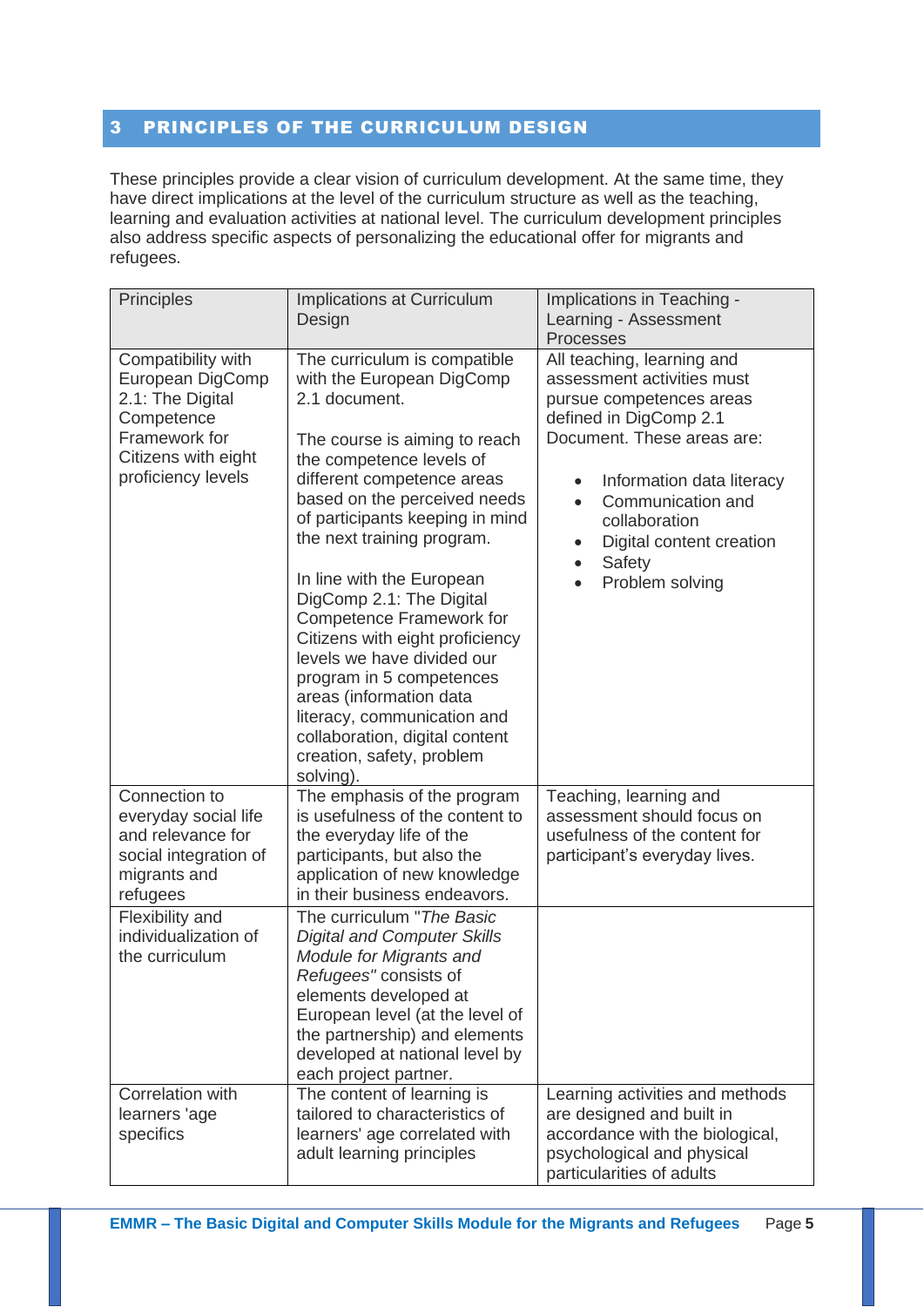| Ensuring the quality<br>of training | The curriculum is developed in<br>accordance with European<br>standards and competences<br>model.                                       |                                                                                                                                                                                                                   |
|-------------------------------------|-----------------------------------------------------------------------------------------------------------------------------------------|-------------------------------------------------------------------------------------------------------------------------------------------------------------------------------------------------------------------|
| Learner-centered<br>learning        | The curriculum supports<br>active, contextual, social and<br>responsible learning focused<br>on the training needs of target<br>groups. | Learning process is based on co-<br>learning, facilitating/building<br>learner learning and peer<br>learning, and on using actively<br>and interactively strategy,<br>learning by discovery, solving<br>problems. |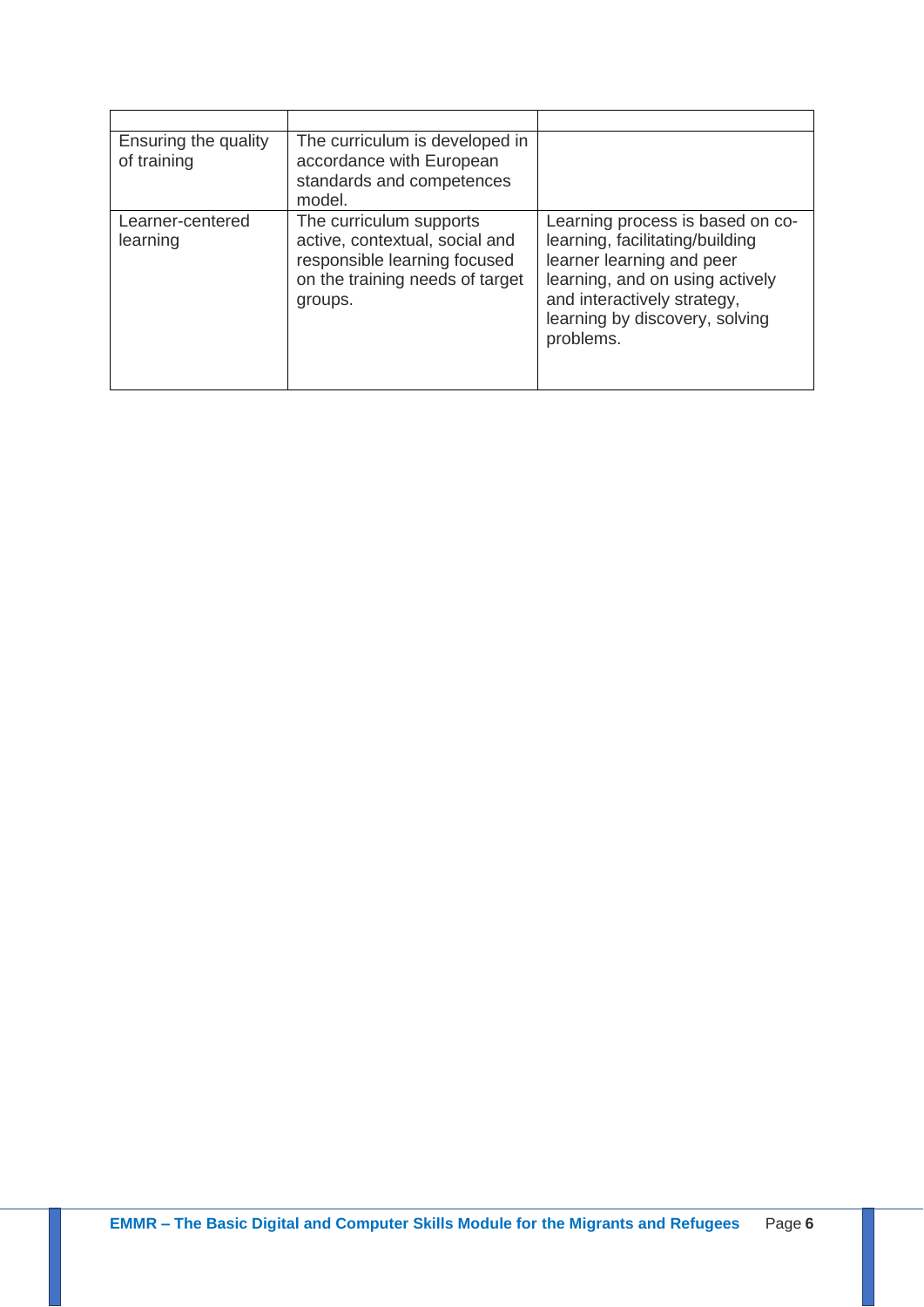## <span id="page-6-0"></span>4 LEARNING OUTCOMES

#### <span id="page-6-1"></span>4.1 GENERAL COMPETENCES AREAS

Our objective is to prepare our participants to be proficient users of computers and/or other types of digital devices (e. g. tablet, smart phone etc.)

*DigComp 2.1: The Digital Competence Framework for Citizens with eight proficiency levels and examples of use (DigComp 2.1)* identifies 5 Competence areas, which are Information and data literacy, Communication and collaboration, Digital content creation, Safety and Problem solving. Each area is further divided in the second dimension of Competences and for every competence there are 8 proficiency levels described in DigComp 2.1. We have identified a needed proficiency level for every described competence. Based on the needed proficiency levels, we have developed the curriculum, that aims to achieve the proficiency needed.

#### <span id="page-6-2"></span>4.1.1 INFORAMTION AND DATA LITERACY

The first area (Information and data literacy) is divided into tree more competences, these are (1) Browsing, searching and filtering data, information and digital content, (2) Evaluating data, information and digital content and (3) Managing data information and digital content. We have identified that the needed proficiency in the first competence is, as defined in DigComp 2.1, that the participant can perform "well-defined and routine tasks, and straightforward problems" on their own and understand them. For the second competence the proficiency level is that the participant can perform "tasks, and well-defined and nonroutine problems" independently and according to needs and understand them. For the third competence the proficiency level is that the participant can perform "well-defined and routine tasks, and straightforward problems" on their own and understand them.

### <span id="page-6-3"></span>4.1.2 COMMUNICATION AND COLLABORATION

The second area (Communication and Collaboration) is divided into six more competences, these are (1) Interacting through digital technologies, (2) Sharing through digital technologies, (3) Engaging in citizenship through digital technologies, (4) Collaborating through digital technologies, (5) Netiquette and (6) Managing digital identity. We have identified that the needed proficiency in all six competences, as defined in DigComp 2.1, is that the participant can perform "well-defined and routine tasks, and straightforward problems" on their own and understand them.

### <span id="page-6-4"></span>4.1.3 DIGITAL CONTENT CREATION

The third area (Digital content creation) is divided into four more competences, these are (1) Developing digital content, (2) Integrating and re-elaborating digital content, (3) Copyright and licenses and (4) Programming. We have identified that the needed proficiency in the first competence, as defined in DigComp 2.1, is that the participant can perform "well-defined and routine tasks, and straightforward problems" on their own and they understand them. In the second and third competence is that the participant can perform "simple tasks" with autonomy and with guidance where needed and that they remember them. In the fourth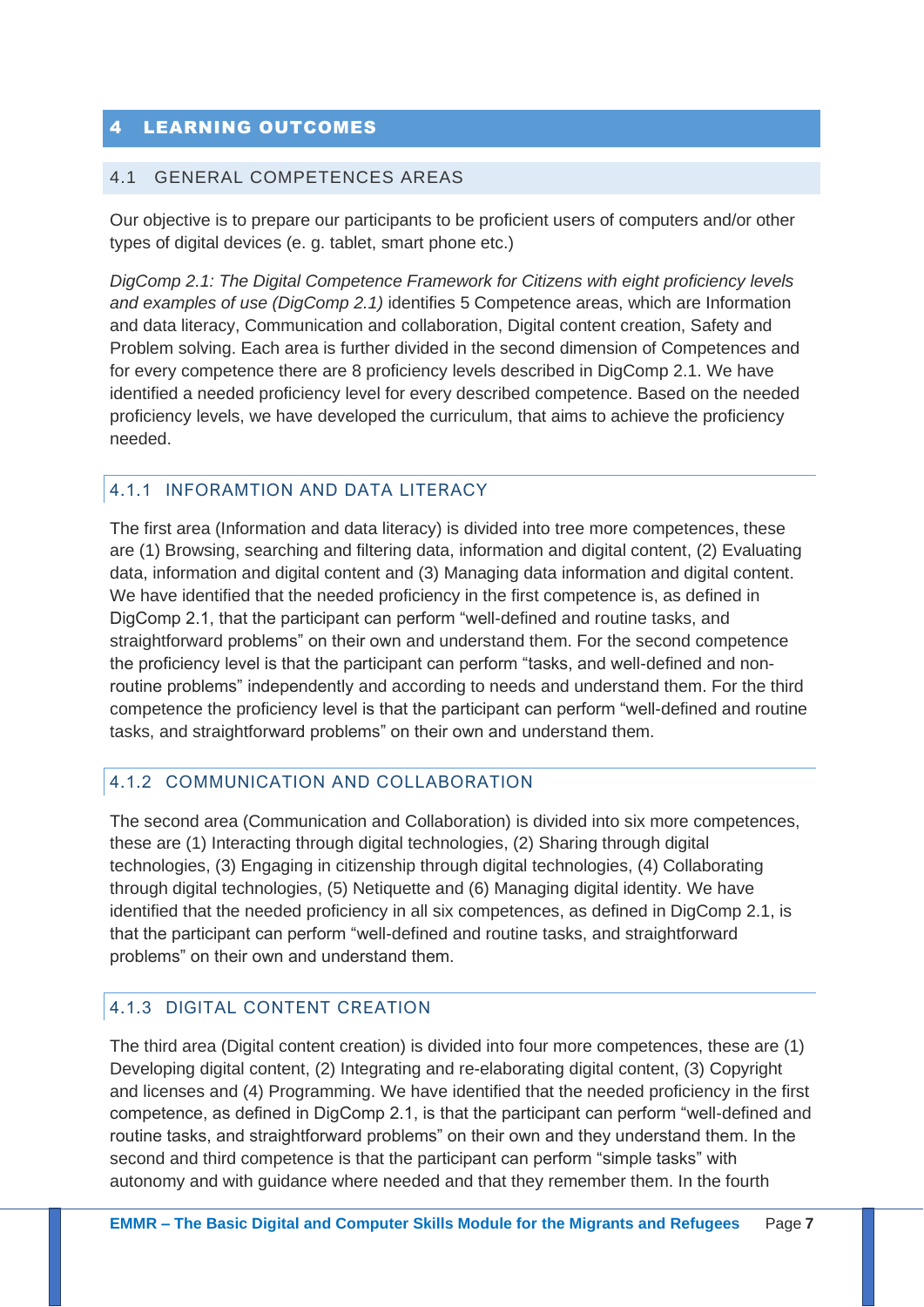competence is that the participant can perform "simple tasks" with guidance and that they remember them.

# <span id="page-7-0"></span>4.1.4 SAFTEY

The fourth area (Safety) is divided in four more competences, these are (1) Protecting devices, (2) Protecting personal data and privacy, (3) Protecting health and well-being and (4) Protecting the environment. We have identified that the needed proficiency in all four competences, as defined in DigComp 2.1, is that the participant can perform "simple tasks" with autonomy and with guidance where needed and that they remember them.

## <span id="page-7-1"></span>4.1.5 PROBLEM SOLVING

The fifth area (Problem solving) is divided in four more competences, these are (1) Solving technical problems, (2) Identifying needs and technological responses, (3) Creatively using digital technologies and (4) Identifying digital competence gaps. We have identified that the needed proficiency in all four competences, as defined in DigComp 2.1, is that the participant can perform "simple tasks" with autonomy and with guidance where needed and that they remember them.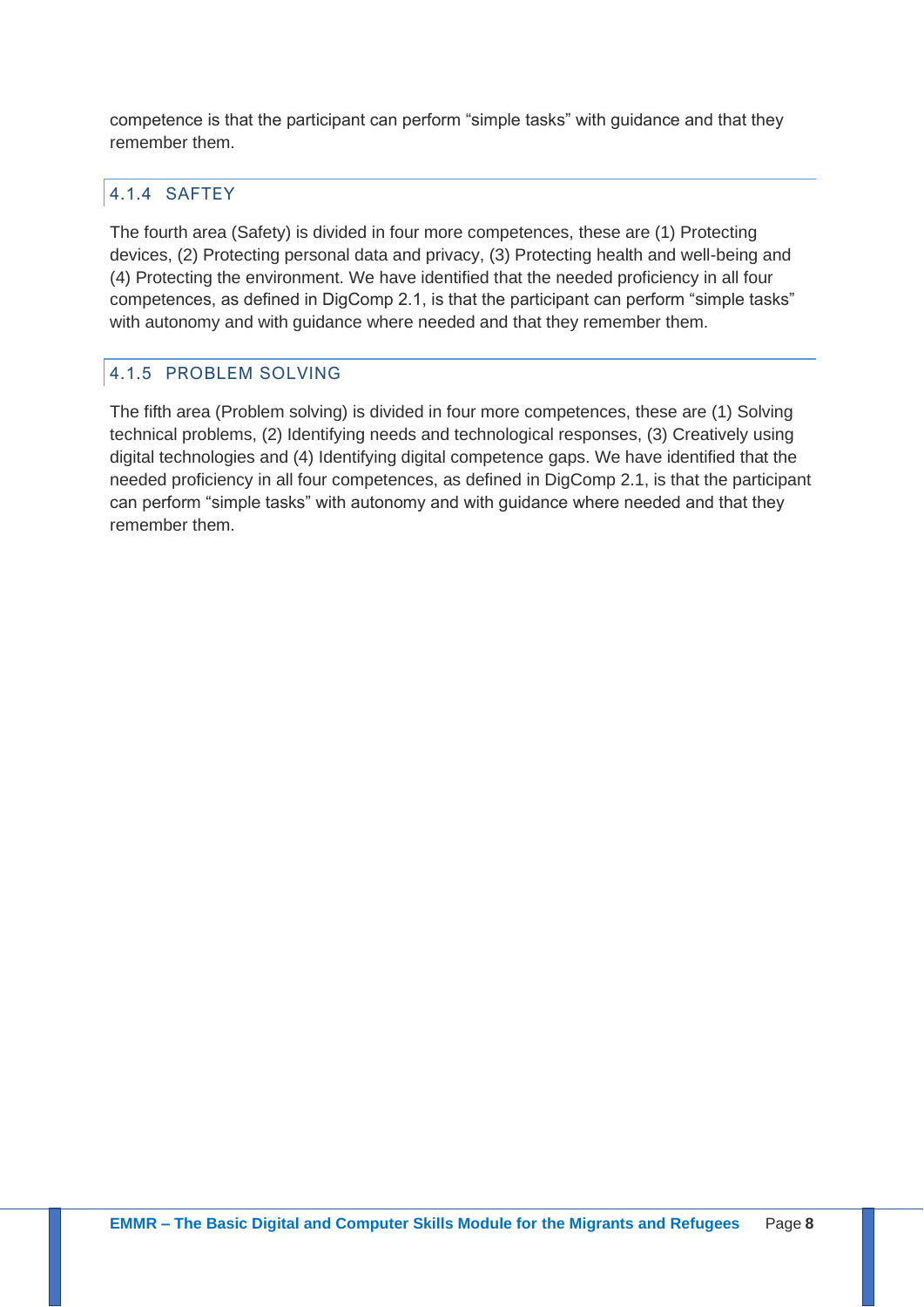# <span id="page-8-0"></span>5 MODULE "BASIC DIGITAL AND COMPUTER SKILLS"

## <span id="page-8-1"></span>5.1 TRAINING CONTENT AND PLAN FOR "BASIC DIGITAL AND COMPUTER SKILLS" MODULE

| Unit No.<br><b>Unit Name</b> |                                           | Theoretical background                                                                     | Content                                                                                                                                                                                                                                                                                                                                                                                    |
|------------------------------|-------------------------------------------|--------------------------------------------------------------------------------------------|--------------------------------------------------------------------------------------------------------------------------------------------------------------------------------------------------------------------------------------------------------------------------------------------------------------------------------------------------------------------------------------------|
| Unit 1                       | Computer basics                           | Basic hardware,<br>software and networks<br>Solving basic problems<br>with computer set-up | The teacher explains to students<br>what parts the computer has and<br>how to use them correctly.<br>The teacher and students assemble<br>a PC and solve basic errors that<br>occur in a PC.<br>Teacher creates some common PC<br>hardware errors (e.g. disconnects a<br>monitor cable, turns off the monitor<br>$etc.$ )                                                                  |
| Unit 2                       | Creating and managing<br>digital identity | Basics of digital identity<br>creation with emphasis<br>on safe use                        | The teacher explains different types<br>of online identities and explains why<br>it is important to have different<br>usernames and passwords and the<br>need for regularly changing the<br>password.<br>Students create their Google<br>accounts (or sign into their existing<br>accounts).<br>Discussion on importance of online<br>identity privacy or how to keep your<br>net ID safe. |
| Unit 3                       | Computer/tablet/smart<br>phone            | Compering PC, tablet<br>and smartphone                                                     | The teacher explains that there is no<br>big difference between PC, tablet<br>and a smartphone.<br>Students try and compare the use of<br>different types of devices and try to<br>log in their online service (e.g. e-<br>mail)                                                                                                                                                           |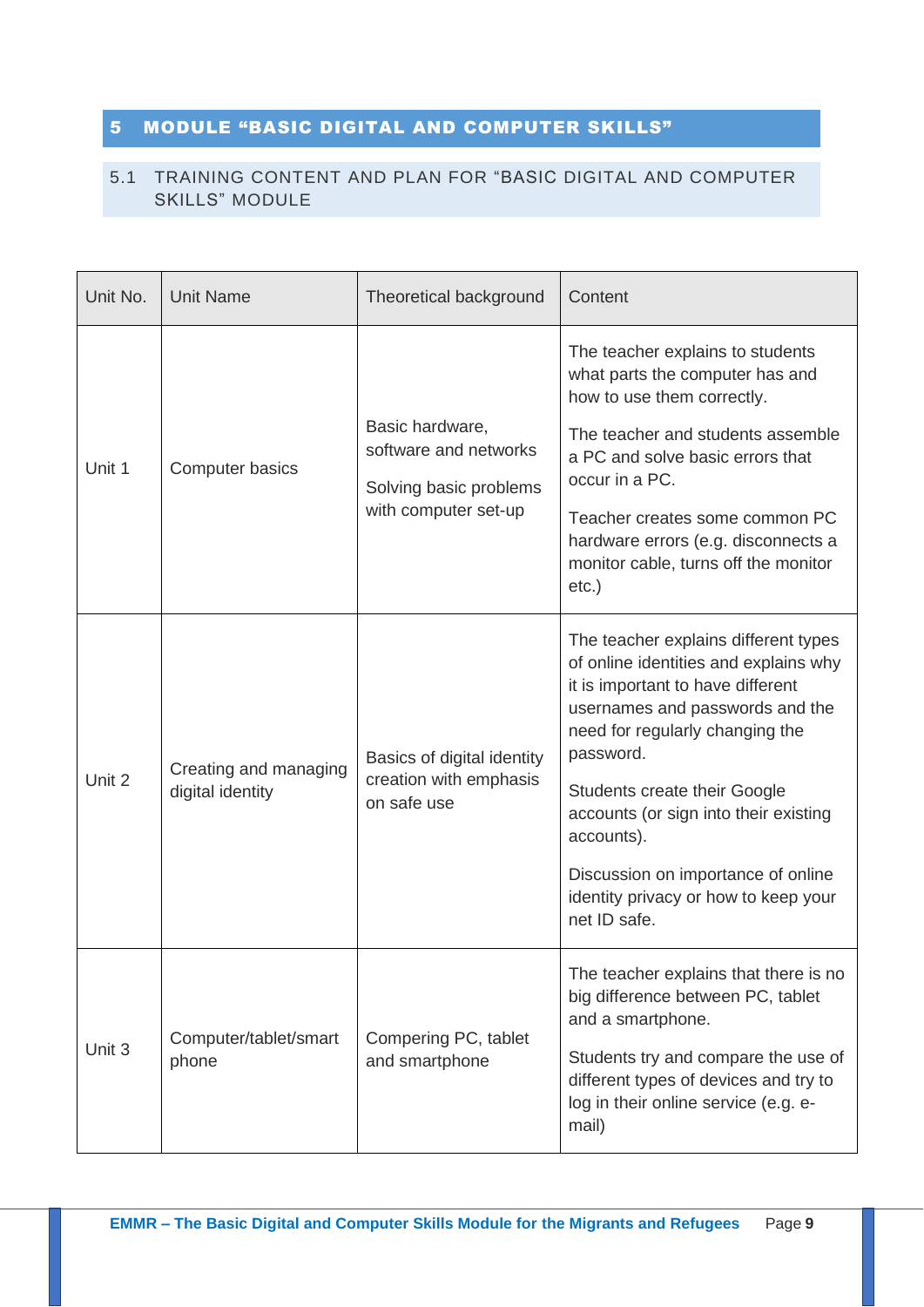|        |                                                          |                                                                                                                                                                                                                                               | Choosing the right/appropriate<br>device for the specific need of the<br>user.                                                                                                                                                                                                                                                                                                                                                                                                                                                                 |
|--------|----------------------------------------------------------|-----------------------------------------------------------------------------------------------------------------------------------------------------------------------------------------------------------------------------------------------|------------------------------------------------------------------------------------------------------------------------------------------------------------------------------------------------------------------------------------------------------------------------------------------------------------------------------------------------------------------------------------------------------------------------------------------------------------------------------------------------------------------------------------------------|
| Unit 4 | Using online resources,<br>e.g. Google Translate         | Basic use of different<br>kinds of online<br>translators and<br>dictionaries                                                                                                                                                                  | The teacher explains to the<br>participants the possibilities online<br>translators give to the user, e.g.<br>translator from and to different<br>languages, use of voice options of<br>the translators. The teacher explains<br>the problems the translators have<br>(for example wrong translations, for<br>example "Out of sight out of mind"<br>translated into "Blind idiot" and<br>such). Discussion on the need of<br>double checking the translation.<br>Use of online dictionaries and spell<br>check engines in different countries. |
| Unit 5 | Searching information<br>online and assessing<br>sources | Internet searching using<br>an engine (e.g. Google<br>search) and "internet<br>bubble"                                                                                                                                                        | Discussion on use of different types<br>of Search engines and the dangers<br>of so called "internet bubble".<br>Participants try using different search<br>engines and using the same engines<br>in privet mode.<br>Discussion on comparison of the<br>results.                                                                                                                                                                                                                                                                                |
| Unit 6 | Online communication<br>and Netiquette                   | Using different kinds of<br>online communication<br>engines (e-mail,<br>hangouts, messenger<br>and alike)<br>Safety pertaining to<br>online communication.<br>Online communication<br>scams (e.g. fake-<br>sextortion, love scams<br>$etc.$ ) | The teacher explains that there are<br>different possibilities of online<br>communication and that different<br>lines of communication are<br>appropriate for different situation.<br>Discussion on Netiquette and<br>appropriate ways of business or<br>work communication.<br>Discussion on the importance of<br>keeping a "clean" net identity and<br>about different types of common<br>scams.                                                                                                                                             |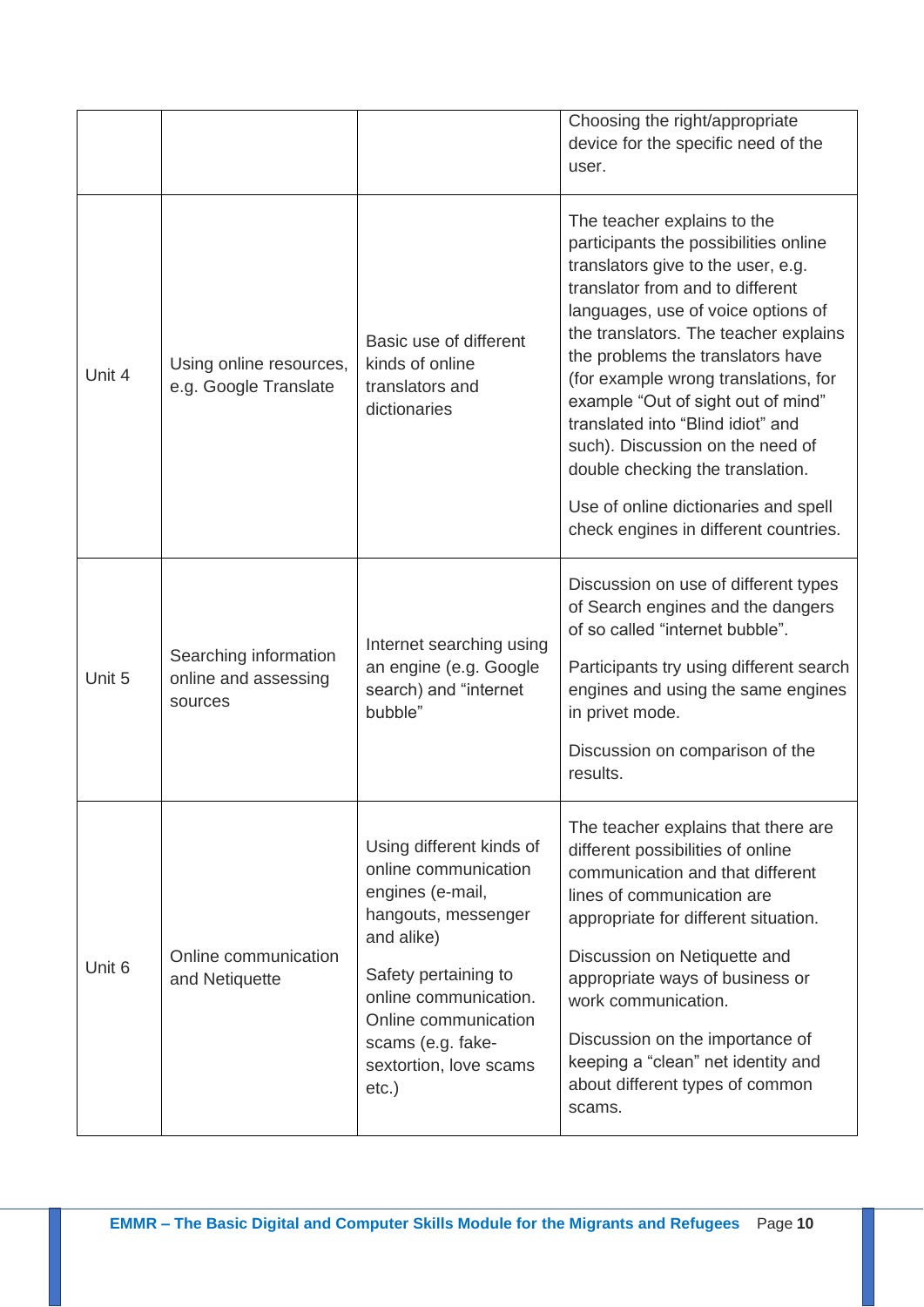| Unit 7  | Searching online<br>resources helpful for<br>bureaucracy and<br>everyday life | Introduction to e-<br>Government services<br>available online<br>platforms (related for<br>example to health,<br>bureaucracy etc.)                                                                                  | The teacher explains to the students<br>that there are different kinds of e-<br>Government services available<br>online based on the needs of the<br>participants.<br>Participants try using a specific<br>service that is most useful for them<br>in each country.                                                                                                                                                                                                                                   |
|---------|-------------------------------------------------------------------------------|---------------------------------------------------------------------------------------------------------------------------------------------------------------------------------------------------------------------|-------------------------------------------------------------------------------------------------------------------------------------------------------------------------------------------------------------------------------------------------------------------------------------------------------------------------------------------------------------------------------------------------------------------------------------------------------------------------------------------------------|
| Unit 8  | How to create a CV<br>and search for job<br>online                            | Use of platforms for<br>creating good CVs (e.g.<br>Europass) and use of<br>different platforms for<br>job search that are<br>available in each<br>country                                                           | The teacher explains to the students<br>the possibilities of using an online<br>platform for creating a CV (e.g.<br>Europass).<br>Students try using the platform and<br>create their CV.                                                                                                                                                                                                                                                                                                             |
| Unit 9  | Using safe online<br>payment options and<br>online stores                     | Safety issues pertaining<br>to online banking and<br>safe paying for goods<br>and services online<br>Use of online paying<br>services (PayPal) for<br>businesses<br>Internet safety and most<br>common online scams | The teacher introduces different<br>online stores. Students search for<br>useful goods in a store.<br>Discussion about the dangers of fake<br>online stores and how to check if an<br>online store is legitimate.<br>The teacher introduces the most<br>common type of safe online payment<br>option (PayPal). Discussion on the<br>possibilities of using PayPal for<br>business or selling used things<br>online.<br>Discussion on different types of<br>online scams related to online<br>trading. |
| Unit 10 | <b>Managing finances</b><br>using Google Sheets                               | Creating a Google<br>Sheet in which the<br>participant can manage<br>their own finances or<br>the finances of their<br>business                                                                                     | The teacher introduces the students<br>to basics of Google Sheets (Google<br>equivalent to Excel) and the basic of<br>use (data organization, columns,<br>rows, basic computational operations<br>and basic formulas).<br>Students create a Google Sheet for<br>managing their private or business<br>finances.                                                                                                                                                                                       |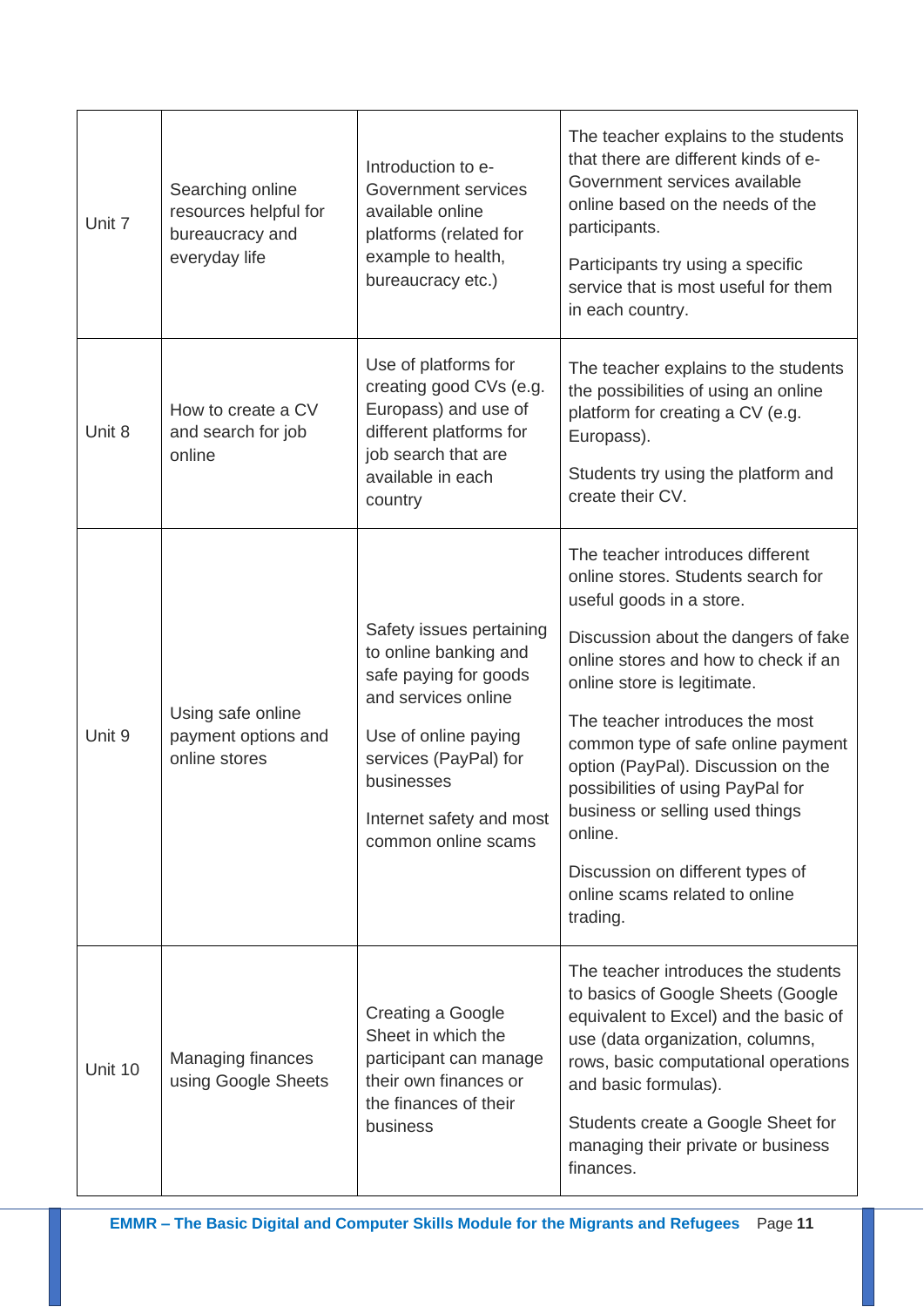|         |                                        |                                                                                                                                                                        | The teacher will make a brief<br>introduction about the importance of<br>the treatment and use of images and<br>texts used in the different formats for<br>communication |
|---------|----------------------------------------|------------------------------------------------------------------------------------------------------------------------------------------------------------------------|--------------------------------------------------------------------------------------------------------------------------------------------------------------------------|
|         |                                        | The importance of<br>caring for the image.<br>Using different digital<br>tools of free format, to<br>work the quality of the<br>images.<br>Social Media Image<br>Maker | Students will learn about the<br>importance of avoiding the use of<br>pixelated or deformed images and                                                                   |
|         |                                        |                                                                                                                                                                        | taking care of the chromatic range of<br>the company's online presence.                                                                                                  |
| Unit 11 | Working with images<br>and advertising |                                                                                                                                                                        | Students will be shown the different<br>free software resources for the                                                                                                  |
|         |                                        |                                                                                                                                                                        | search and processing of images,<br>Creative Commons, Image Banks,<br>uses and licenses.                                                                                 |
|         |                                        |                                                                                                                                                                        | The teacher will explain how to use<br>formats and about measurements<br>that images for social networks<br>must have.                                                   |
|         |                                        |                                                                                                                                                                        | Students will also learn to search<br>and use of different font types.                                                                                                   |
|         |                                        |                                                                                                                                                                        |                                                                                                                                                                          |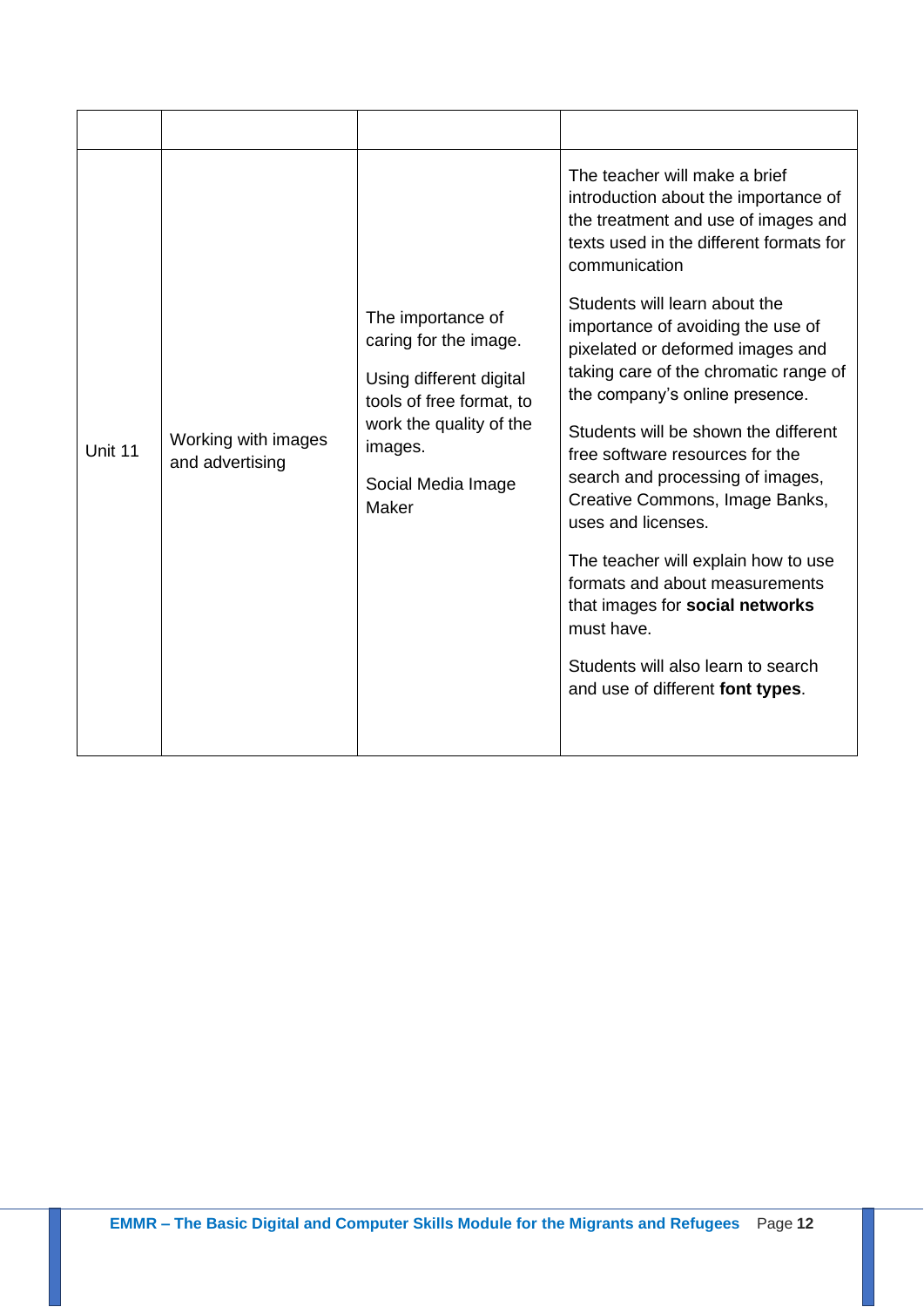# <span id="page-12-0"></span>6 TRAINING PLAN

## <span id="page-12-1"></span>6.1 UNIT 1: COMPUTER BASICS

| <b>Topic</b> | Digital Competences for Migrants and Refugees                                                                                                                                                                                                                                                                           |  |
|--------------|-------------------------------------------------------------------------------------------------------------------------------------------------------------------------------------------------------------------------------------------------------------------------------------------------------------------------|--|
| <b>Class</b> | <b>EMMR</b>                                                                                                                                                                                                                                                                                                             |  |
| Unit         | 1. Computer Basics                                                                                                                                                                                                                                                                                                      |  |
| Subject      | Basic hardware and software<br><b>Basic Networks</b><br>Solving basic problems with computer set-up                                                                                                                                                                                                                     |  |
| Timing       | $90 + 90$                                                                                                                                                                                                                                                                                                               |  |
| Aims         | To explain the basic concepts and functions of computer.<br>To give examples for input and output units of computer<br>To use the mouse and the keyboard correctly<br>To explain data storage methods and storage units in<br>computer<br>To produce solutions to technical problems faced in hardware<br>and software. |  |

| Unit Concepts and Symbols / Behaviour | Technological devices, Hardware,                                                                             |
|---------------------------------------|--------------------------------------------------------------------------------------------------------------|
| Pattern                               | Software                                                                                                     |
| Safety Precautions (If applicable)    | When the computer case is shown to<br>the students, attention must be paid to<br>the absence of electricity. |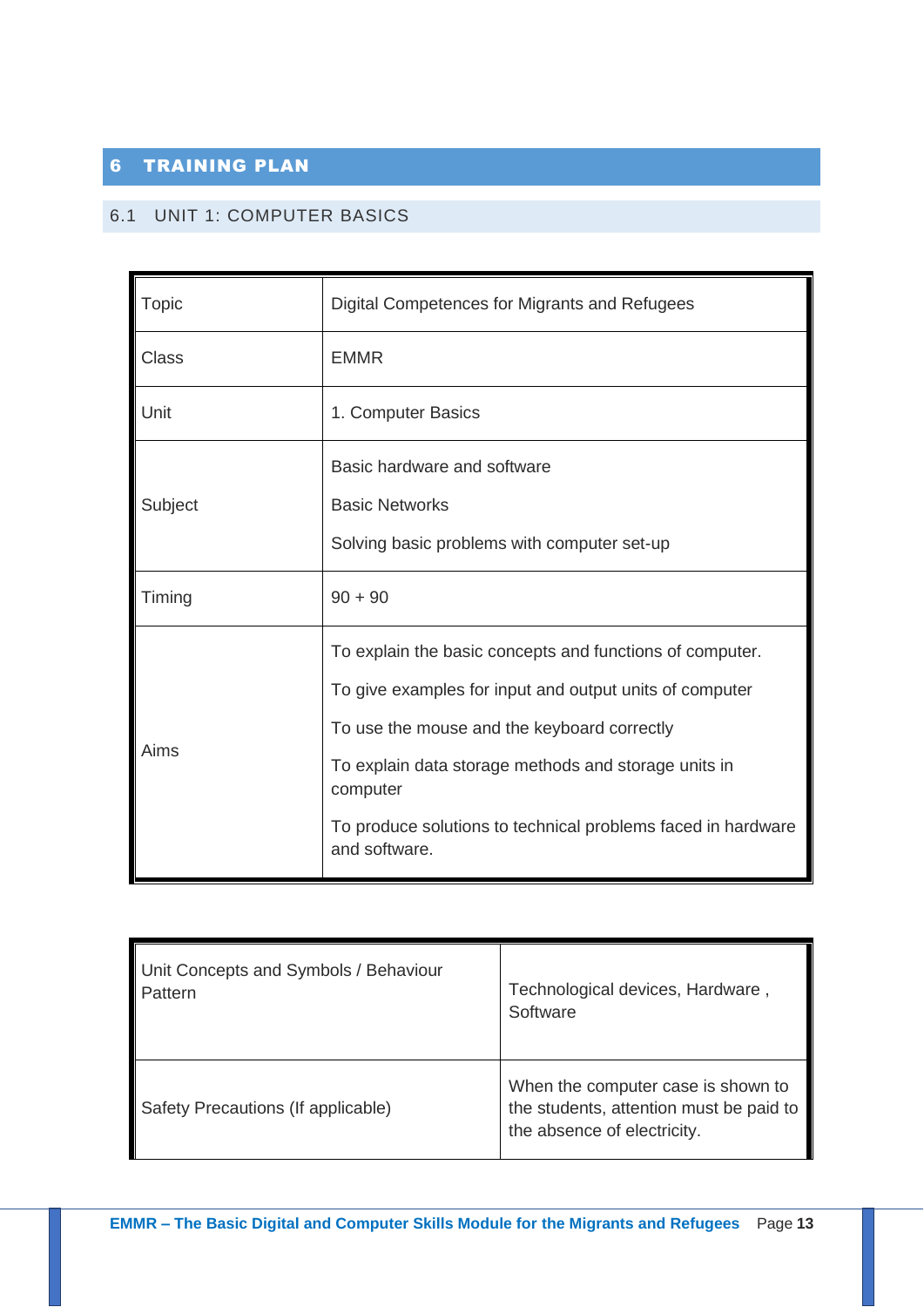| Teaching - Learning Methods and Techniques                                                                                                                          | Narration, question and answer<br>method, discussion |                                                                                                                                                                                                                                                                                                                                                                                                                                                                                                                                                                                                                          |  |
|---------------------------------------------------------------------------------------------------------------------------------------------------------------------|------------------------------------------------------|--------------------------------------------------------------------------------------------------------------------------------------------------------------------------------------------------------------------------------------------------------------------------------------------------------------------------------------------------------------------------------------------------------------------------------------------------------------------------------------------------------------------------------------------------------------------------------------------------------------------------|--|
| Educational Materials and Tools used and<br>Bibliography                                                                                                            | Computer, visuals, hardware                          |                                                                                                                                                                                                                                                                                                                                                                                                                                                                                                                                                                                                                          |  |
| <b>Teaching - Learning Activities</b>                                                                                                                               |                                                      |                                                                                                                                                                                                                                                                                                                                                                                                                                                                                                                                                                                                                          |  |
| • Arouse attention<br>• Motivation<br>• Review<br>• Starting the lesson<br>• Individual learning activities<br>• Group learning activities<br>• Summary             | computer.<br>tablet/smart phone.                     | Hardware parts are introduced by showing the parts of<br>the computer by presentation. Information about the<br>task of the parts is given. The student is told that the<br>hardware is hand-held and visible part while the<br>software is not hand-held but visible part of the<br>The inside of the computer case is shown to students.<br>A case is discussed with students. Sample problems<br>and solutions are focused on. By giving examples of<br>hardware units and software units, it is emphasized<br>that these two are inseparable from each other.<br>The topic has to be explained using both a PC and a |  |
| Assessment and evaluation                                                                                                                                           |                                                      |                                                                                                                                                                                                                                                                                                                                                                                                                                                                                                                                                                                                                          |  |
| Self-assessment criteria<br>• Assessment according to<br>individual learning activities<br>• Assessment and evaluation<br>according to group learning<br>activities |                                                      | • I can give information about ICT products and types.<br>. I can explain and illustrate what hardware units are.<br>• Hardware problems are created and the student is<br>expected to solve the problem or develop suggestions.                                                                                                                                                                                                                                                                                                                                                                                         |  |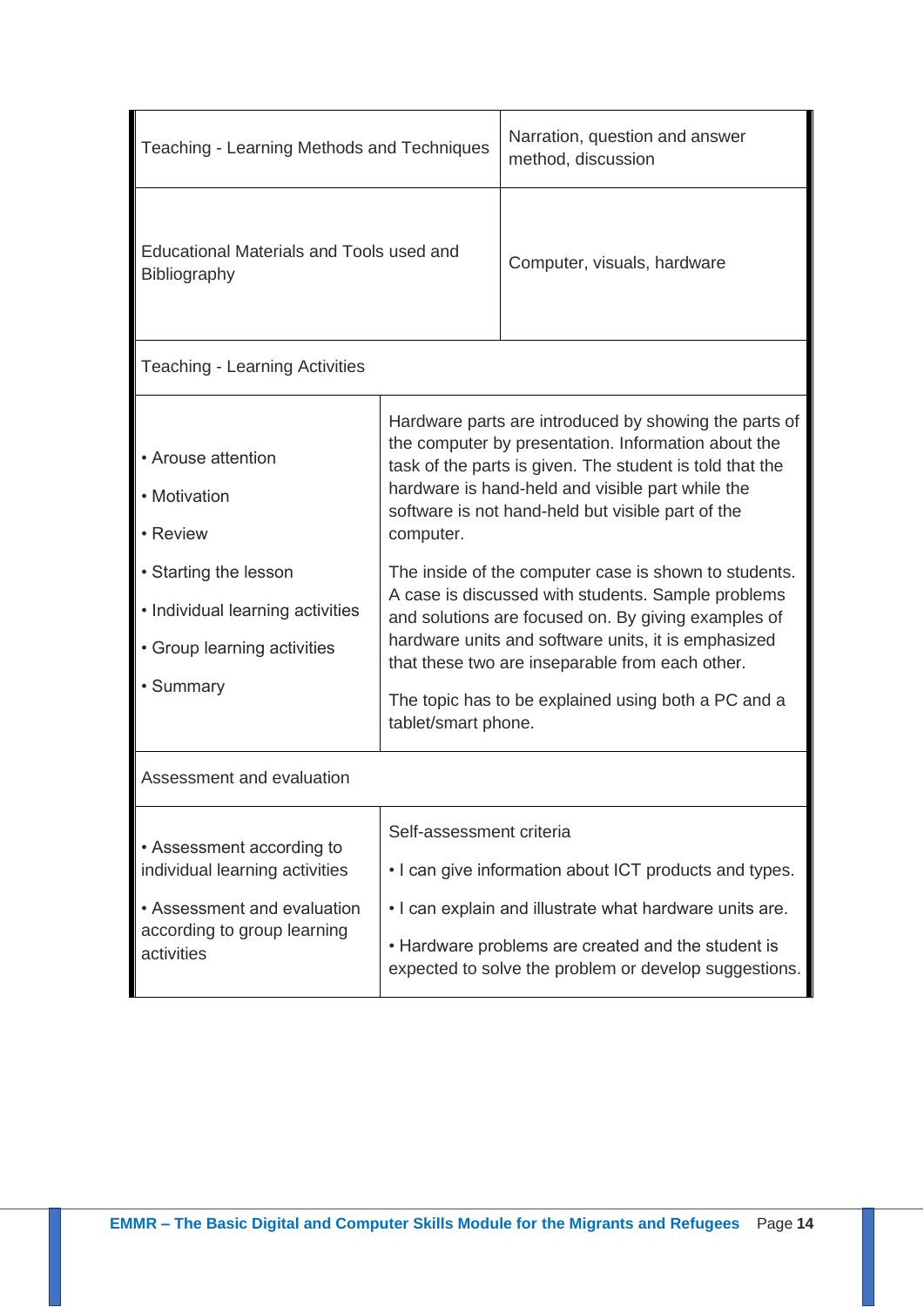## <span id="page-14-0"></span>6.2 UNIT 2: CREATING AND MANAGING DIGITAL IDENTITY

| Topic        | Digital Competences for Migrants and Refugees                                                                                                                                                                                                                                                                                                                                                                                                                                                                                                                                                                            |  |  |
|--------------|--------------------------------------------------------------------------------------------------------------------------------------------------------------------------------------------------------------------------------------------------------------------------------------------------------------------------------------------------------------------------------------------------------------------------------------------------------------------------------------------------------------------------------------------------------------------------------------------------------------------------|--|--|
| <b>Class</b> | <b>EMMR</b>                                                                                                                                                                                                                                                                                                                                                                                                                                                                                                                                                                                                              |  |  |
| Unit         | 2. Creating and managing digital identity                                                                                                                                                                                                                                                                                                                                                                                                                                                                                                                                                                                |  |  |
| Subject      | Basics of digital identity creation with emphasis on safe use                                                                                                                                                                                                                                                                                                                                                                                                                                                                                                                                                            |  |  |
| Timing       | $90 + 90$                                                                                                                                                                                                                                                                                                                                                                                                                                                                                                                                                                                                                |  |  |
| Aims         | To create a digital identity.<br>$\bullet$<br>To know the purpose of using digital identity.<br>$\bullet$<br>To explain the ethical principles that should be considered<br>when using digital identity.<br>To give examples of situations that may arise as a result of<br>$\bullet$<br>violation of ethical principles.<br>To question the necessity of ethical principles while using<br>$\bullet$<br>information technologies and Internet.<br>To realize that digital identities may not reflect the reality.<br>$\bullet$<br>To realize that digital shares are permanent and leave<br>$\bullet$<br>traces behind. |  |  |

| Unit Concepts and Symbols / Behaviour<br>Pattern                |                                                                                                                 | Computer, Internet                                                                                             |
|-----------------------------------------------------------------|-----------------------------------------------------------------------------------------------------------------|----------------------------------------------------------------------------------------------------------------|
| Safety Precautions (If applicable)                              |                                                                                                                 | When the computer case is shown to<br>the students, attention must be paid to<br>shutting off the power source |
| Teaching - Learning Methods and Techniques                      |                                                                                                                 | Narration, question and answer<br>method, discussion, demonstration                                            |
| Educational Materials and Tools used and<br><b>Bibliography</b> |                                                                                                                 | Computer, visuals, Internet                                                                                    |
| <b>Teaching - Learning Activities</b>                           |                                                                                                                 |                                                                                                                |
| • Arouse attention                                              | The teacher explains different types of online identities<br>and explains why it is important to have different |                                                                                                                |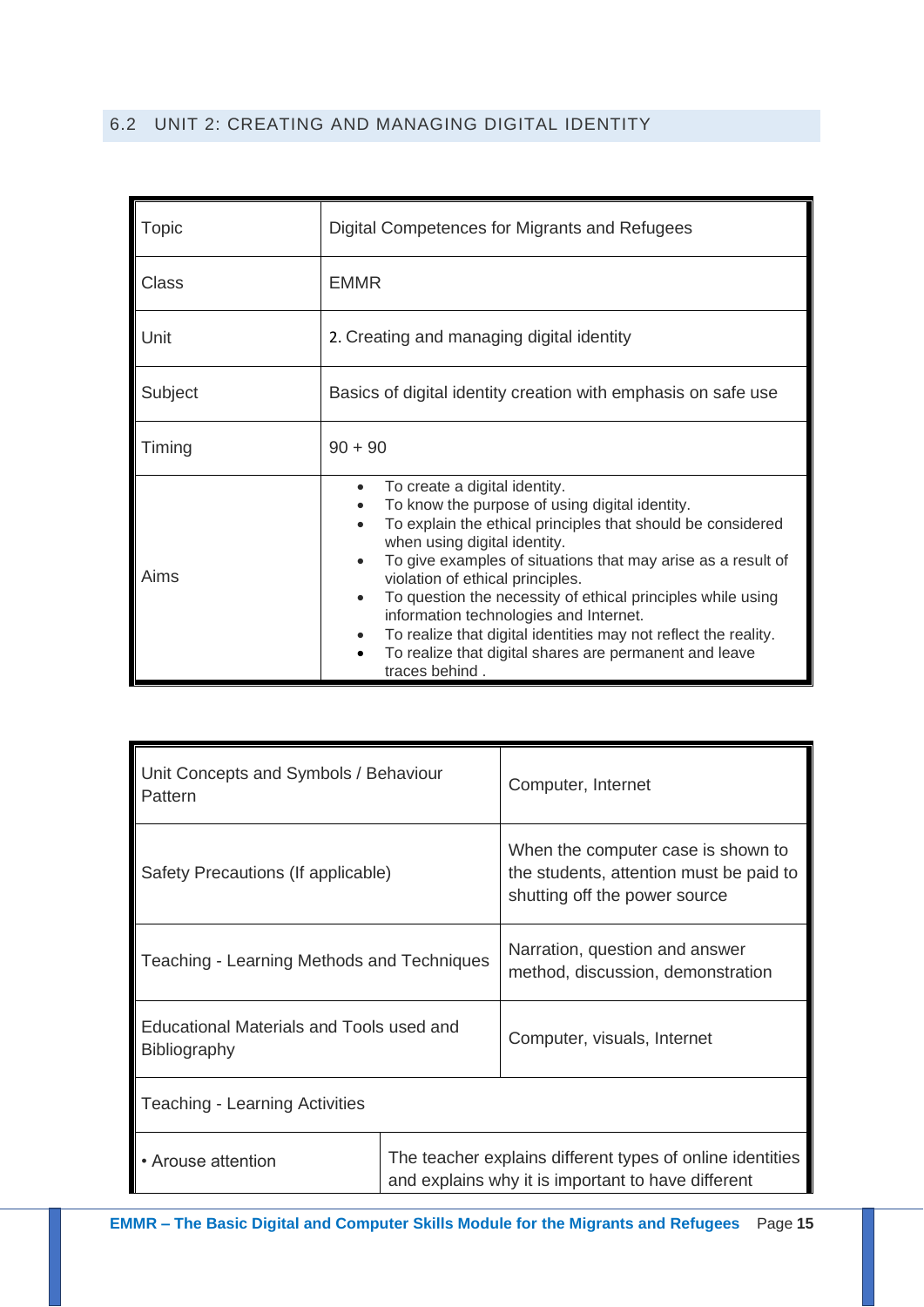| • Motivation                                                             | usernames and passwords and the need for changing<br>the password regularly.                                                                                                                                                                                                                                                                                                                                                                                                                                                                                          |  |
|--------------------------------------------------------------------------|-----------------------------------------------------------------------------------------------------------------------------------------------------------------------------------------------------------------------------------------------------------------------------------------------------------------------------------------------------------------------------------------------------------------------------------------------------------------------------------------------------------------------------------------------------------------------|--|
| • Review                                                                 |                                                                                                                                                                                                                                                                                                                                                                                                                                                                                                                                                                       |  |
| • Starting the lesson                                                    | Students create their Google accounts (or sign into<br>their existing accounts).                                                                                                                                                                                                                                                                                                                                                                                                                                                                                      |  |
| • Individual learning activities                                         | Discussion on importance of online identity privacy or                                                                                                                                                                                                                                                                                                                                                                                                                                                                                                                |  |
| • Group learning activities                                              | how to keep your net ID safe.                                                                                                                                                                                                                                                                                                                                                                                                                                                                                                                                         |  |
| • Summary                                                                | In the second part of the lesson, students are asked to<br>what to pay attention to when using social media. Real<br>events arising from unconscious use of social media<br>are explained to students and they are asked whether<br>the events similar to these have happened to them or<br>their relatives. After telling the trainees about these<br>events, issues that we pay attention to - such as<br>password security and friend selection- are transferred<br>to the students.<br>The topic has to be explained using both a PC and a<br>tablet/smart phone. |  |
|                                                                          |                                                                                                                                                                                                                                                                                                                                                                                                                                                                                                                                                                       |  |
| Assessment and evaluation                                                |                                                                                                                                                                                                                                                                                                                                                                                                                                                                                                                                                                       |  |
| • Assessment according to<br>individual learning activities              | Self-assessment criteria                                                                                                                                                                                                                                                                                                                                                                                                                                                                                                                                              |  |
|                                                                          | • I can define the concept of digital identity.                                                                                                                                                                                                                                                                                                                                                                                                                                                                                                                       |  |
| • Assessment and evaluation<br>according to group learning<br>activities | •I can create a digital identity.                                                                                                                                                                                                                                                                                                                                                                                                                                                                                                                                     |  |
|                                                                          | . I can list the ethical principles that should be<br>considered when I am using my digital identity.                                                                                                                                                                                                                                                                                                                                                                                                                                                                 |  |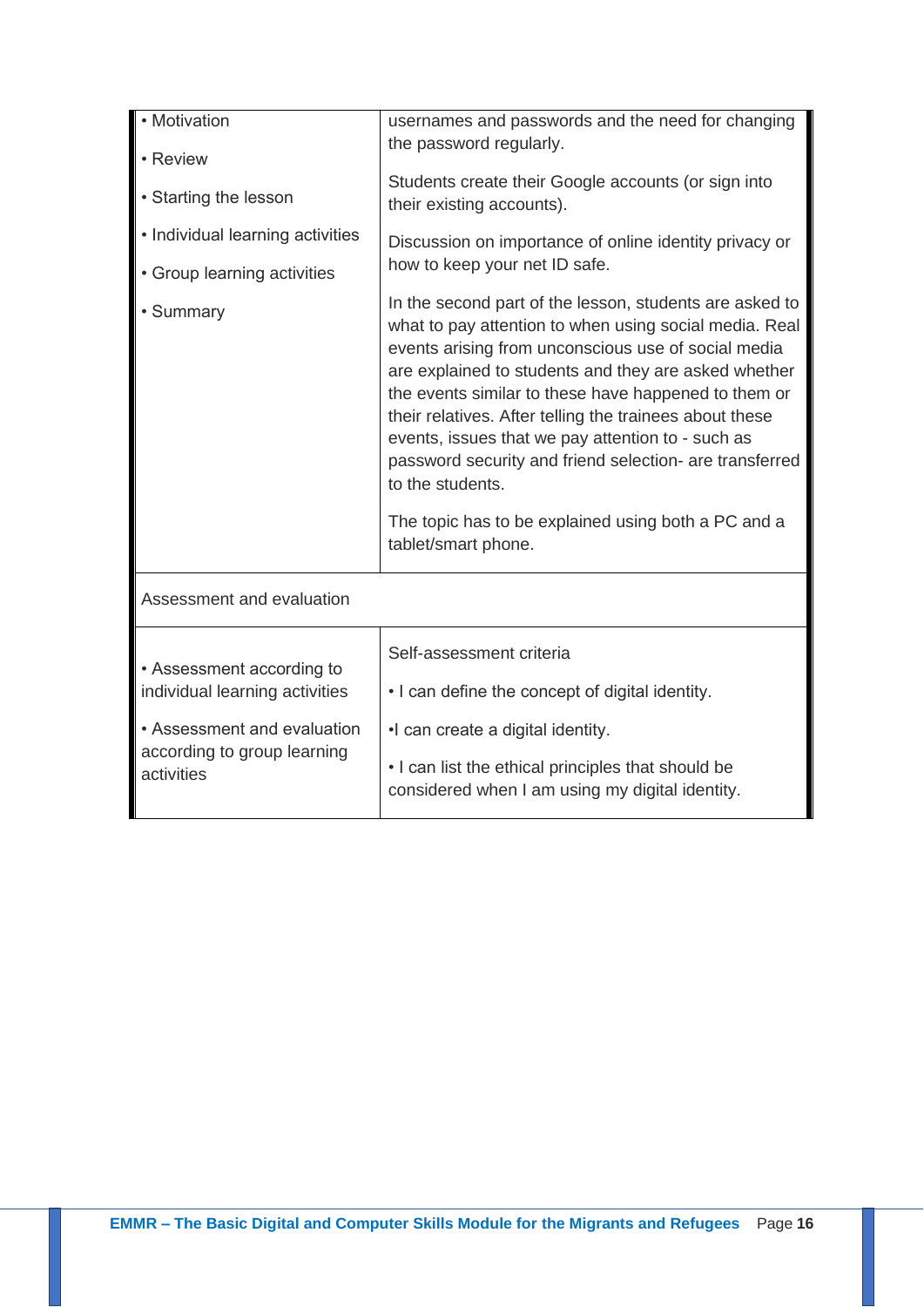## <span id="page-16-0"></span>6.3 UNIT 3: COMPUTER/TABLET/SMART PHONE

| Topic   | Digital Competences for Migrants and Refugees                                                                                                                                                                                                                            |
|---------|--------------------------------------------------------------------------------------------------------------------------------------------------------------------------------------------------------------------------------------------------------------------------|
| Class   | <b>EMMR</b>                                                                                                                                                                                                                                                              |
| Unit    | 3. Computer/tablet/smart phone                                                                                                                                                                                                                                           |
| Subject | Comparing PC, tablet and smartphone                                                                                                                                                                                                                                      |
| Timing  | $90 + 90$                                                                                                                                                                                                                                                                |
| Aims    | To know the similarities of computer, tablet, smartphone<br>$\bullet$<br>To know better choice for computer, tablet and smartphone<br>$\bullet$<br>according to their right usage<br>To know the similar applications for computer tablet and<br>$\bullet$<br>smartphone |

| Unit Concepts and Symbols / Behaviour<br>Pattern                        |                                                                                                                                                                                                                                                                                                                                                           | Computer, tablet, smartphone                                               |
|-------------------------------------------------------------------------|-----------------------------------------------------------------------------------------------------------------------------------------------------------------------------------------------------------------------------------------------------------------------------------------------------------------------------------------------------------|----------------------------------------------------------------------------|
| Safety Precautions (If applicable)                                      |                                                                                                                                                                                                                                                                                                                                                           | Electrical safety must be taken into<br>consideration by hiding the cables |
| Teaching - Learning Methods and Techniques                              |                                                                                                                                                                                                                                                                                                                                                           | Narration, question and answer<br>method, discussion                       |
| <b>Educational Materials and Tools used and</b><br><b>Bibliography</b>  |                                                                                                                                                                                                                                                                                                                                                           | Computer, tablet, smartphone,<br>application software                      |
| <b>Teaching - Learning Activities</b>                                   |                                                                                                                                                                                                                                                                                                                                                           |                                                                            |
| • Arouse attention<br>• Motivation<br>• Review<br>• Starting the lesson | Computer software interface is examined, a table is<br>prepared by discussing how to use the computer in<br>the class, the possibilities it offers, what can be done<br>by it and its limits. The same process is handled for<br>tablets and smartphones. The teacher explains that<br>there is no big difference between PC, tablet and a<br>smartphone. |                                                                            |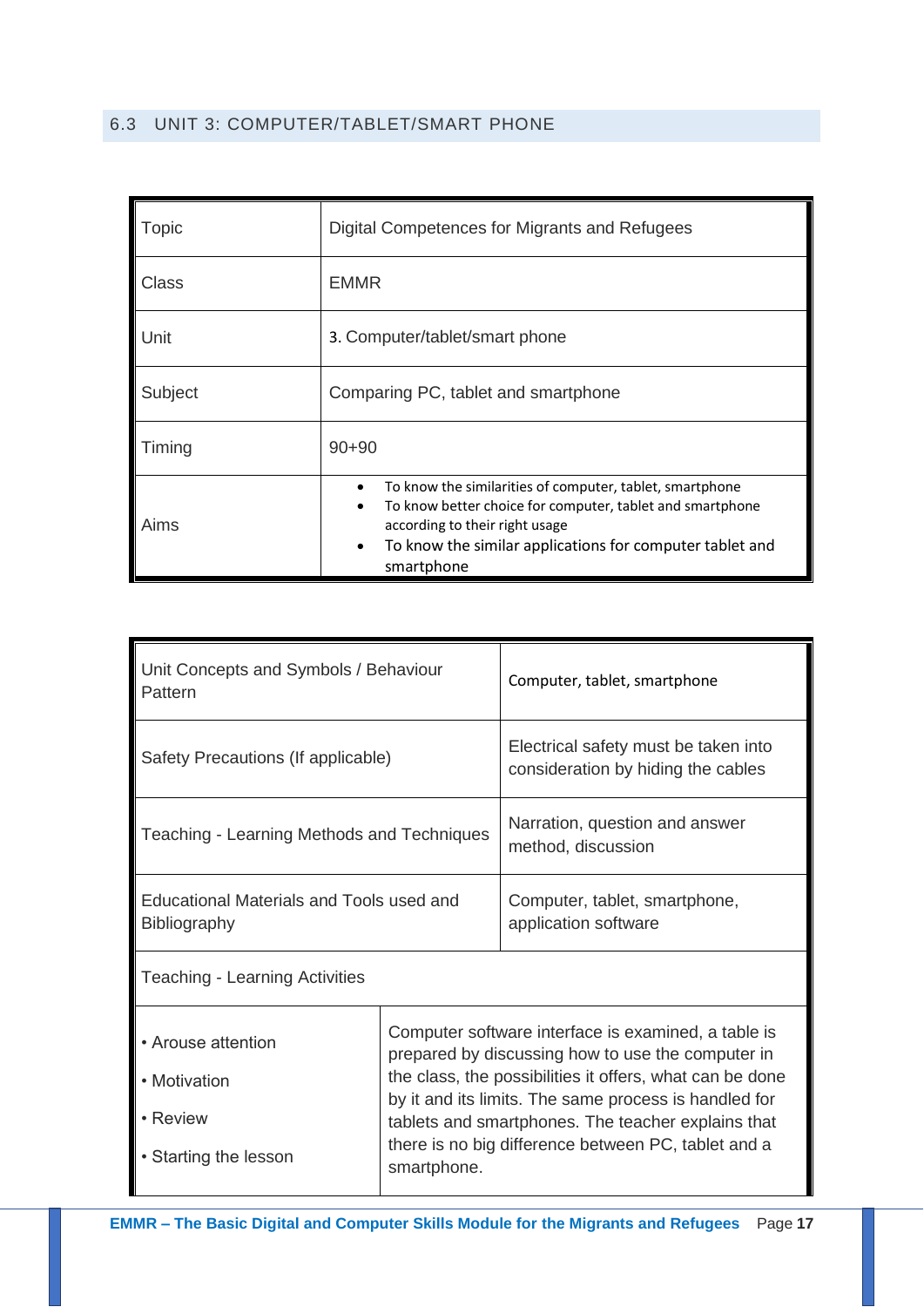| • Individual learning activities<br>• Group learning activities<br>• Summary                                                            | Students try and compare the use of different types of<br>devices and try to log in their online service (e.g. e-<br>mail). Differences and similarities in document<br>creation are reviewed by applying. Choosing the<br>right/appropriate device for the specific need of the<br>user. |
|-----------------------------------------------------------------------------------------------------------------------------------------|-------------------------------------------------------------------------------------------------------------------------------------------------------------------------------------------------------------------------------------------------------------------------------------------|
| Assessment and evaluation                                                                                                               |                                                                                                                                                                                                                                                                                           |
| • Assessment according to<br>individual learning activities<br>• Assessment and evaluation<br>according to group learning<br>activities | Self-assessment criteria<br>• I know there are similar applications on computers,<br>tablets and smartphones.<br>• I can choose the right one from a computer, a tablet<br>and a smart phone for my needs                                                                                 |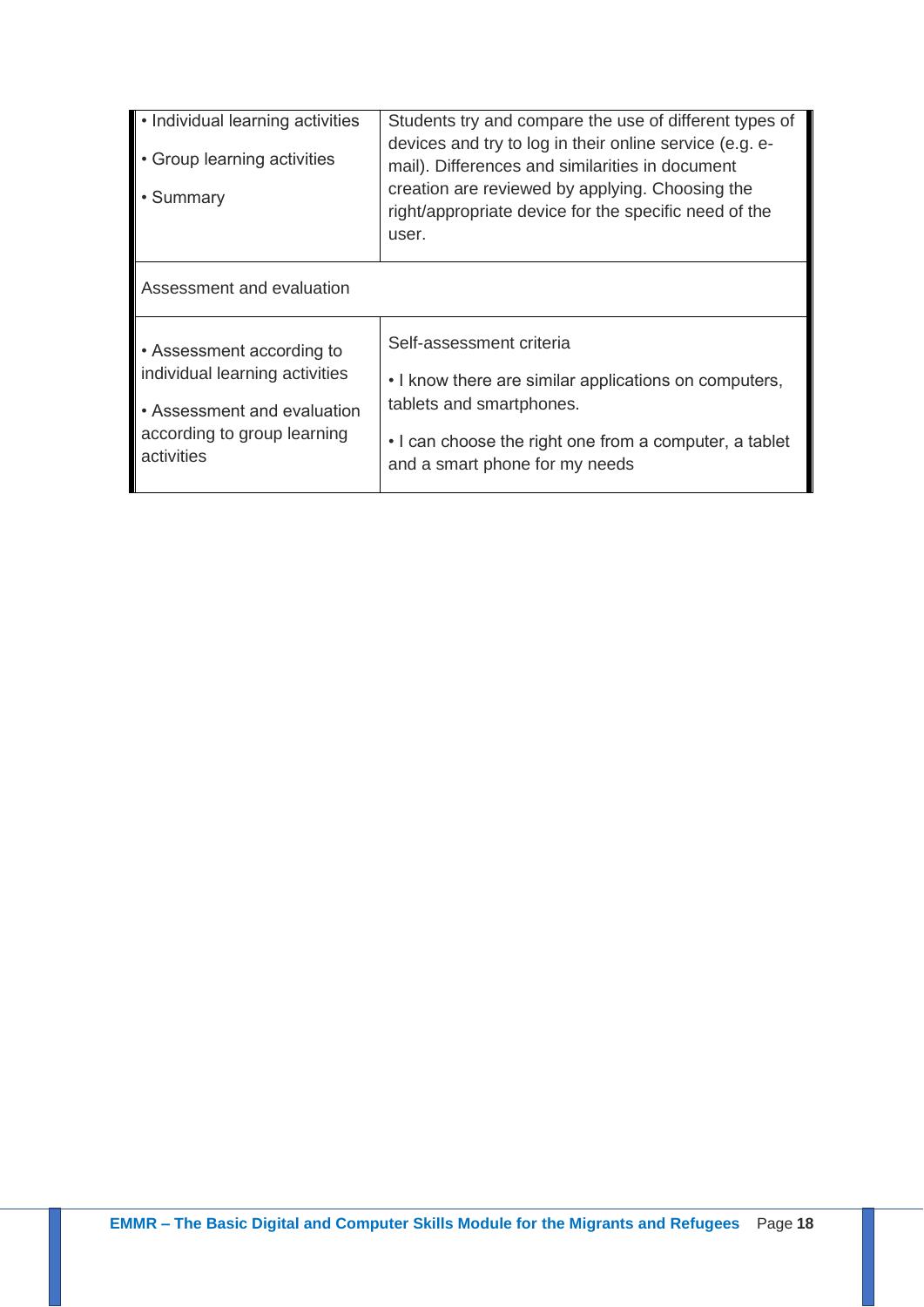<span id="page-18-0"></span>

| Topic        | Digital Competences for Migrants and Refugees                                          |
|--------------|----------------------------------------------------------------------------------------|
| <b>Class</b> | <b>EMMR</b>                                                                            |
| Unit         | 4. Using online resources                                                              |
|              | Basic use of different kinds of online translators                                     |
| Subject      | Basic use of different kinds of online dictionaries                                    |
|              | Use of Google Translate app for mobile devices                                         |
| Timing       | $90 + 90$                                                                              |
|              | To explain the possibilities the online compliers give to their<br>users.              |
|              | To search for different online compliers and dictionaries using<br>search engines.     |
| Aims         | To use a common translating app (e.g. Google Translate) with<br>all its possibilities. |
|              | To explain problems and limitations of existing compliers.                             |
|              | To use online dictionaries, translators and spell check<br>engines.                    |

| Unit Concepts and Symbols / Behaviour | Computer/mobile device,            |
|---------------------------------------|------------------------------------|
| Pattern                               | Compliers/Translators/Dictionaries |
| Safety Precautions (If applicable)    |                                    |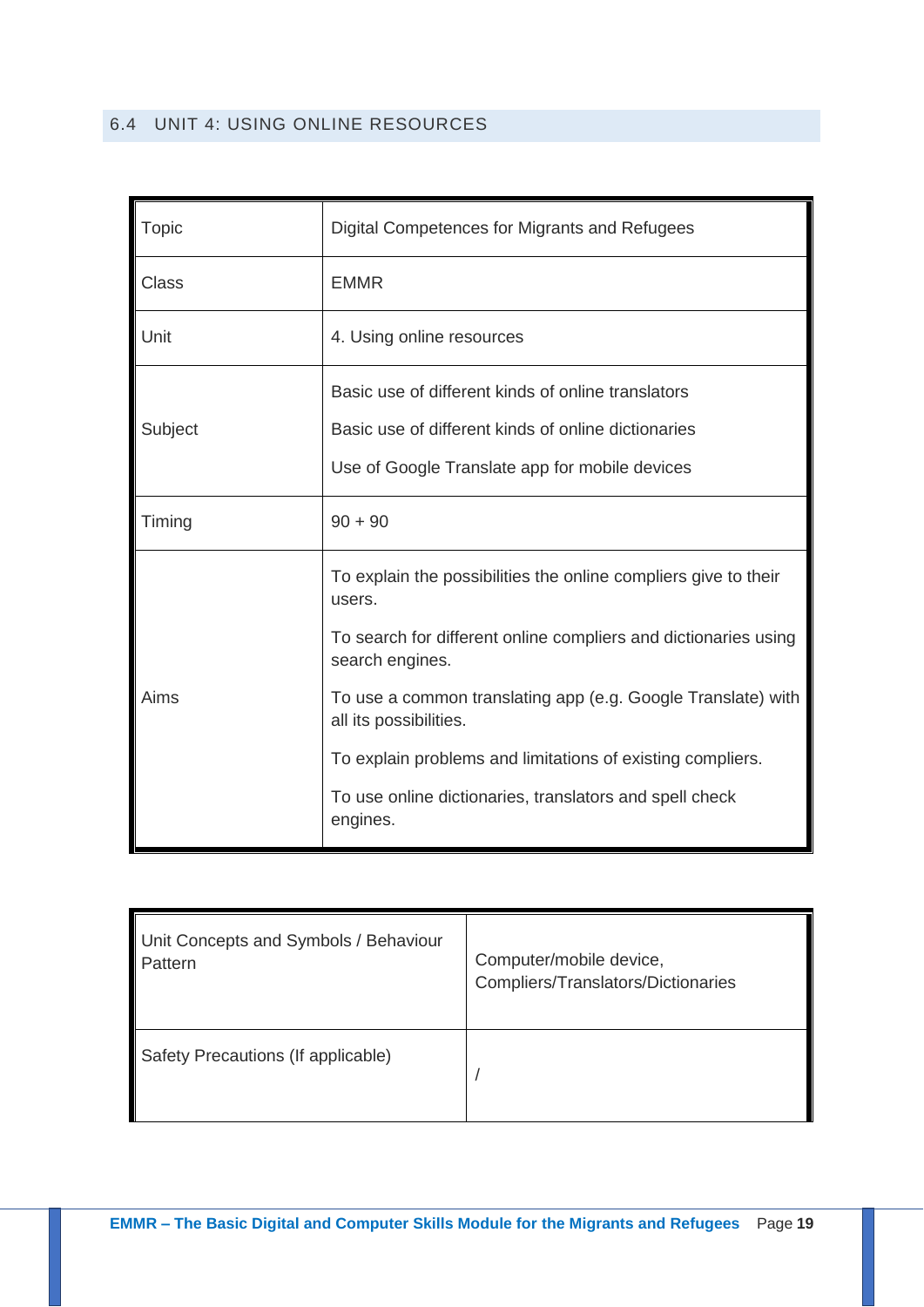| Teaching - Learning Methods and<br><b>Techniques</b>                                                                                                |                                                                                                                                                                                                                                                                                                                                                                                                                                                                                                                                                                                                                                                                                                                    | Narration, question and answer method,<br>discussion, demonstration, individual work,<br>work in small groups                                                                                                                                                                              |
|-----------------------------------------------------------------------------------------------------------------------------------------------------|--------------------------------------------------------------------------------------------------------------------------------------------------------------------------------------------------------------------------------------------------------------------------------------------------------------------------------------------------------------------------------------------------------------------------------------------------------------------------------------------------------------------------------------------------------------------------------------------------------------------------------------------------------------------------------------------------------------------|--------------------------------------------------------------------------------------------------------------------------------------------------------------------------------------------------------------------------------------------------------------------------------------------|
| <b>Educational Materials and Tools used</b><br>and Bibliography                                                                                     |                                                                                                                                                                                                                                                                                                                                                                                                                                                                                                                                                                                                                                                                                                                    | Computer, Mobile device, Online sources:<br>Google Translate<br>(https://translate.google.com/)<br>Pons (https://sl.pons.com/)<br><b>Cambridge Dictionary</b><br>(https://dictionary.cambridge.org/)<br>Other online free compliers and<br>dictionaries (language and country<br>specific) |
| <b>Teaching - Learning Activities</b>                                                                                                               |                                                                                                                                                                                                                                                                                                                                                                                                                                                                                                                                                                                                                                                                                                                    |                                                                                                                                                                                                                                                                                            |
| •Arouse attention<br>•Motivation<br>•Review<br>•Starting the lesson<br>·Individual learning<br>activities<br>•Group learning activities<br>•Summary | First a discussion on need for being able to understand<br>people around us is exposed. Participants share their<br>limitations in understanding people around them and the<br>obstacles they face. Together with the teacher they<br>search for possible solutions to their problems.<br>The teacher presents Google Translate mobile app.<br>Participants install the app on their mobile devices. They<br>work individually (repetition of a previous subject -<br>installing an app). The teacher explains and<br>demonstrates the use of the app. Participants work in<br>small groups and use the app in real life situations.<br>The topic has to be explained using both a PC and a<br>tablet/smart phone. |                                                                                                                                                                                                                                                                                            |
| Assessment and evaluation                                                                                                                           |                                                                                                                                                                                                                                                                                                                                                                                                                                                                                                                                                                                                                                                                                                                    |                                                                                                                                                                                                                                                                                            |
| •Assessment according to<br>individual learning activities<br>•Assessment and<br>evaluation according to<br>group learning activities               | Self-assessment criteria<br>complier for my needs.                                                                                                                                                                                                                                                                                                                                                                                                                                                                                                                                                                                                                                                                 | • I can search for, find and use an online dictionary.<br>• I can search for, find, install and use an appropriate<br>• I can use Google Translate App effectively.                                                                                                                        |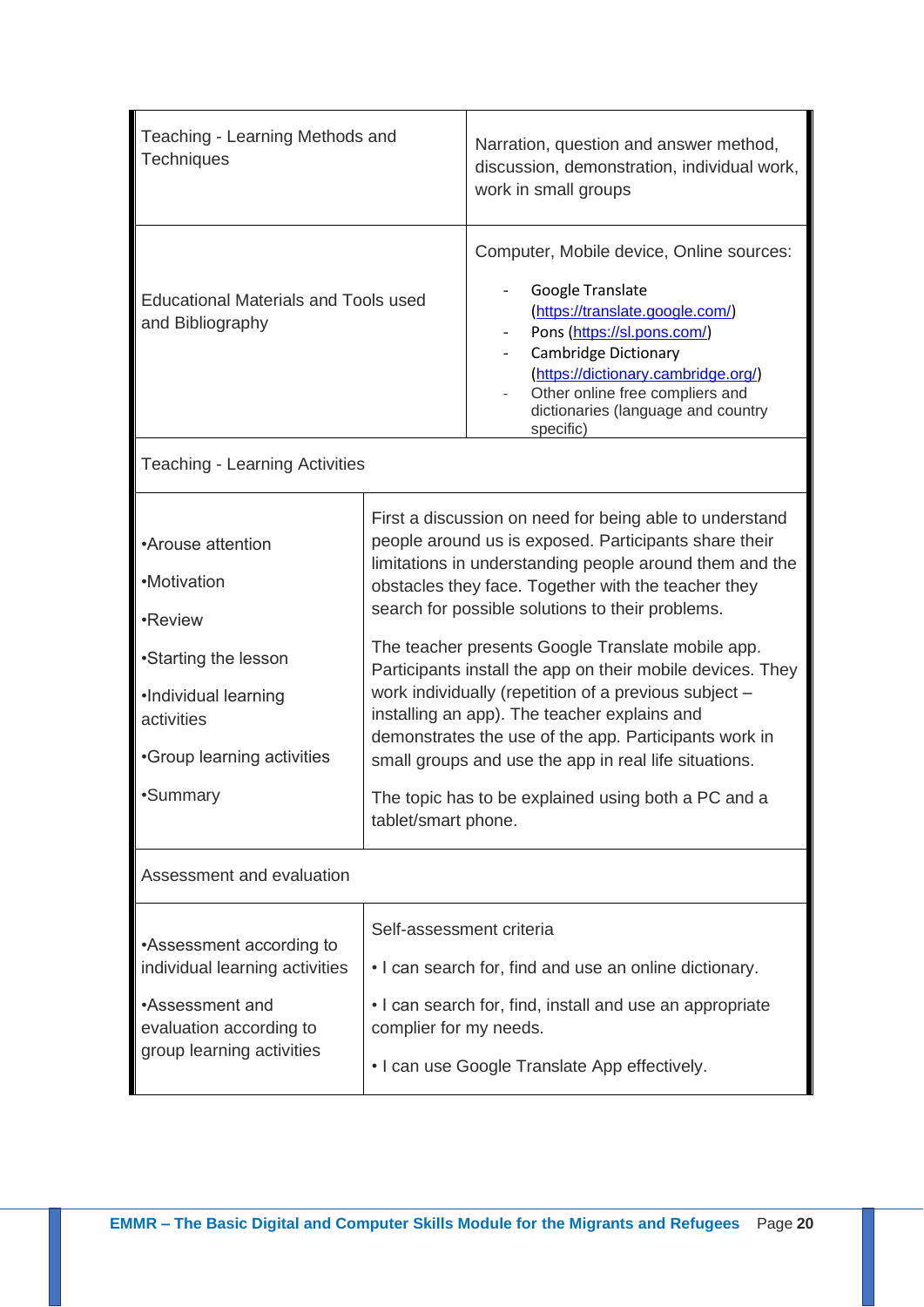# <span id="page-20-0"></span>6.5 UNIT 5: SEARCHING INFORMATION ONLINE AND ASSESSING SOURCES

| <b>Topic</b> | Digital Competences for Migrants and Refugees                                |
|--------------|------------------------------------------------------------------------------|
| Class        | <b>EMMR</b>                                                                  |
| Unit         | 5. Searching information online and assessing sources                        |
| Subject      | Internet searching using an engine (e.g. Google search)<br>"internet bubble" |
| Timing       | $90 + 90$                                                                    |
| Aims         | To use search engines effectively.                                           |

| Unit Concepts and Symbols / Behaviour<br>Pattern                |                                                                                                                                                                | Computer, tablet, smartphone                                                                  |
|-----------------------------------------------------------------|----------------------------------------------------------------------------------------------------------------------------------------------------------------|-----------------------------------------------------------------------------------------------|
| Safety Precautions (If applicable)                              |                                                                                                                                                                | Electrical safety must be taken into<br>consideration by hiding the cables                    |
| Teaching - Learning Methods and Techniques                      |                                                                                                                                                                | Narration, question and answer<br>method, discussion                                          |
| Educational Materials and Tools used and<br><b>Bibliography</b> |                                                                                                                                                                | Computer, visuals, hardware                                                                   |
| <b>Teaching - Learning Activities</b>                           |                                                                                                                                                                |                                                                                               |
| • Arouse attention                                              | The use of different search engines is discussed.<br>Discussion on use of different types of Search engines<br>and the dangers of so called "internet bubble". |                                                                                               |
| • Motivation                                                    |                                                                                                                                                                |                                                                                               |
| • Review<br>• Starting the lesson                               |                                                                                                                                                                | Participants try using different search engines and<br>using the same engines in privet mode. |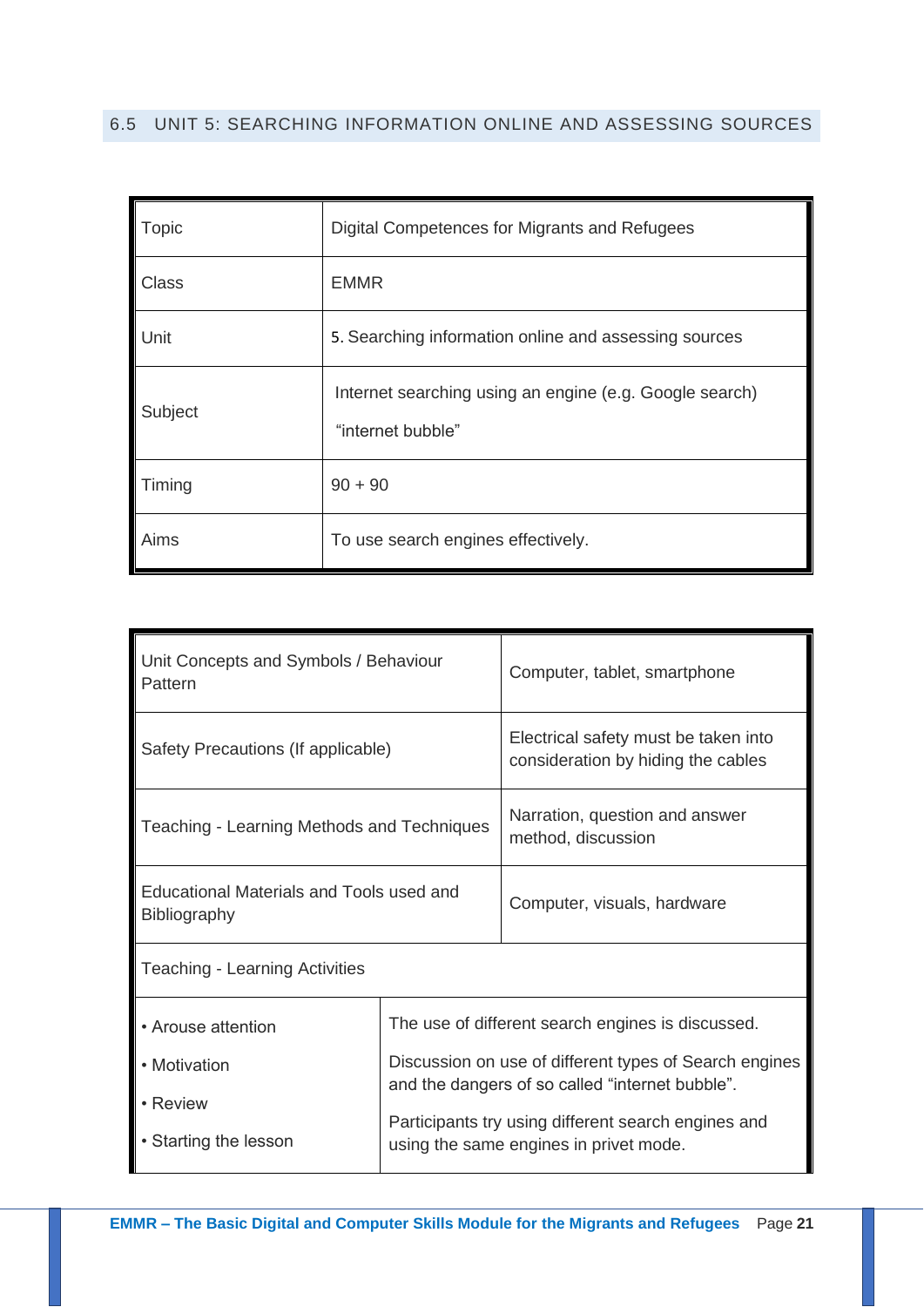| • Individual learning activities<br>• Group learning activities          | Discussion on comparison of the results.<br>The topic has to be explained using both a PC and a |  |
|--------------------------------------------------------------------------|-------------------------------------------------------------------------------------------------|--|
| • Summary                                                                | tablet/smart phone.                                                                             |  |
| Assessment and evaluation                                                |                                                                                                 |  |
| • Assessment according to<br>individual learning activities              | Self-assessment criteria                                                                        |  |
| • Assessment and evaluation<br>according to group learning<br>activities | • I can use search engines effectively.                                                         |  |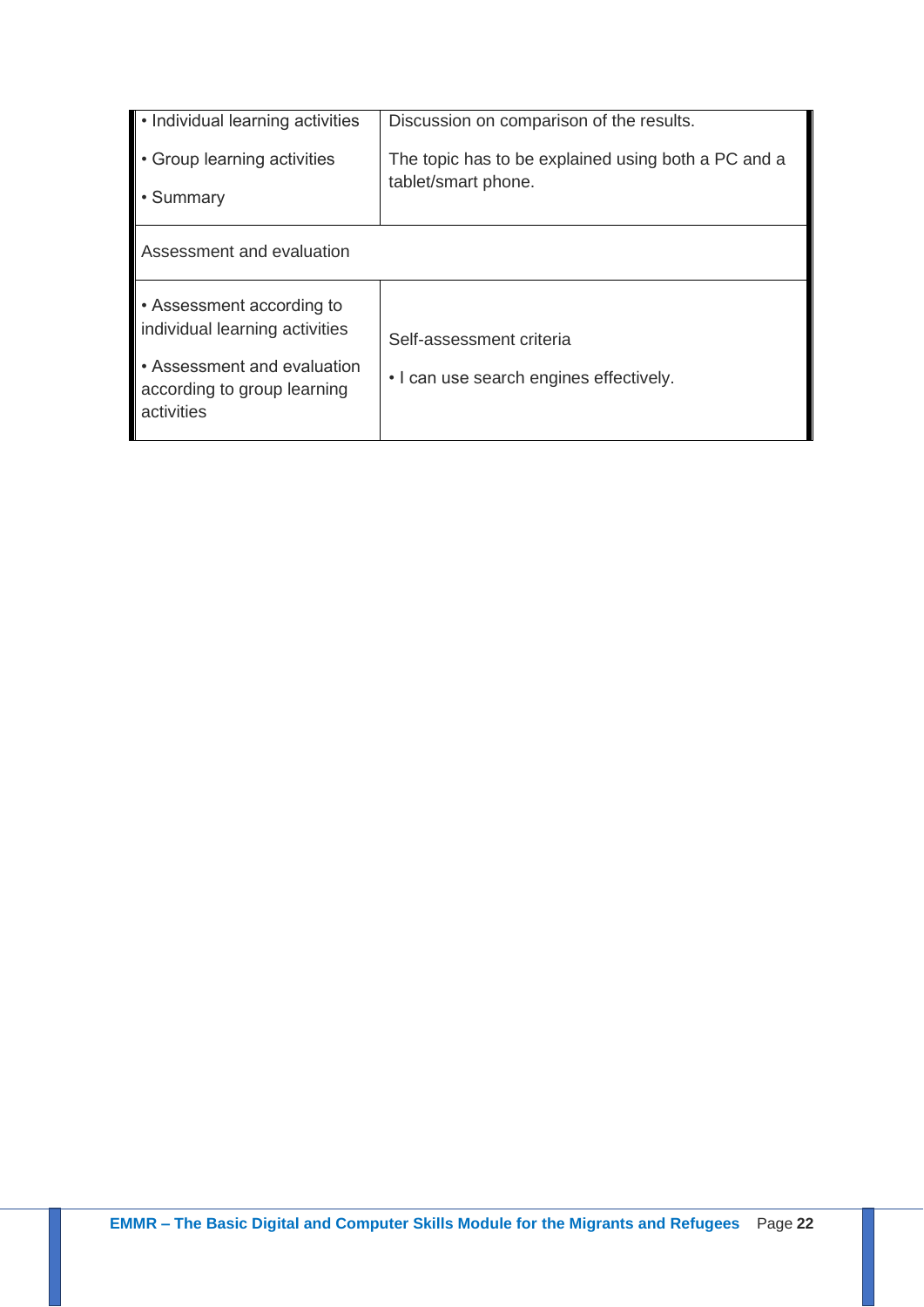## <span id="page-22-0"></span>6.6 UNIT 6: ONLINE COMMUNICATION AND NETIQUETTE

| Topic        | Digital Competences for Migrants and Refugees                                                                                                                                                                                                                                              |
|--------------|--------------------------------------------------------------------------------------------------------------------------------------------------------------------------------------------------------------------------------------------------------------------------------------------|
| <b>Class</b> | <b>EMMR</b>                                                                                                                                                                                                                                                                                |
| Unit         | 6. Online communication and Netiquette                                                                                                                                                                                                                                                     |
| Subject      | Using different kinds of communication engines.<br>Safety concerns.<br>Online communication scams.<br>Netiquette                                                                                                                                                                           |
| Timing       | $90 + 90$                                                                                                                                                                                                                                                                                  |
| Aims         | To explain different possibilities of online communication.<br>To choose appropriate means of communication according to<br>the situation.<br>Appropriate business and work communication.<br>To talk about keeping a "clean" net identity.<br>To explain different kinds of online scams. |

| Unit Concepts and Symbols / Behaviour<br>Pattern | Computer/mobile device,<br>communication apps - e.g. e-mail,<br>viber, hangouts, messenger etc.<br>Videos on e-safety (according to the<br>resources of the host country). |
|--------------------------------------------------|----------------------------------------------------------------------------------------------------------------------------------------------------------------------------|
| Safety Precautions (If applicable)               | e-safety issues (scams, fake sextortion,<br>director scams etc.)                                                                                                           |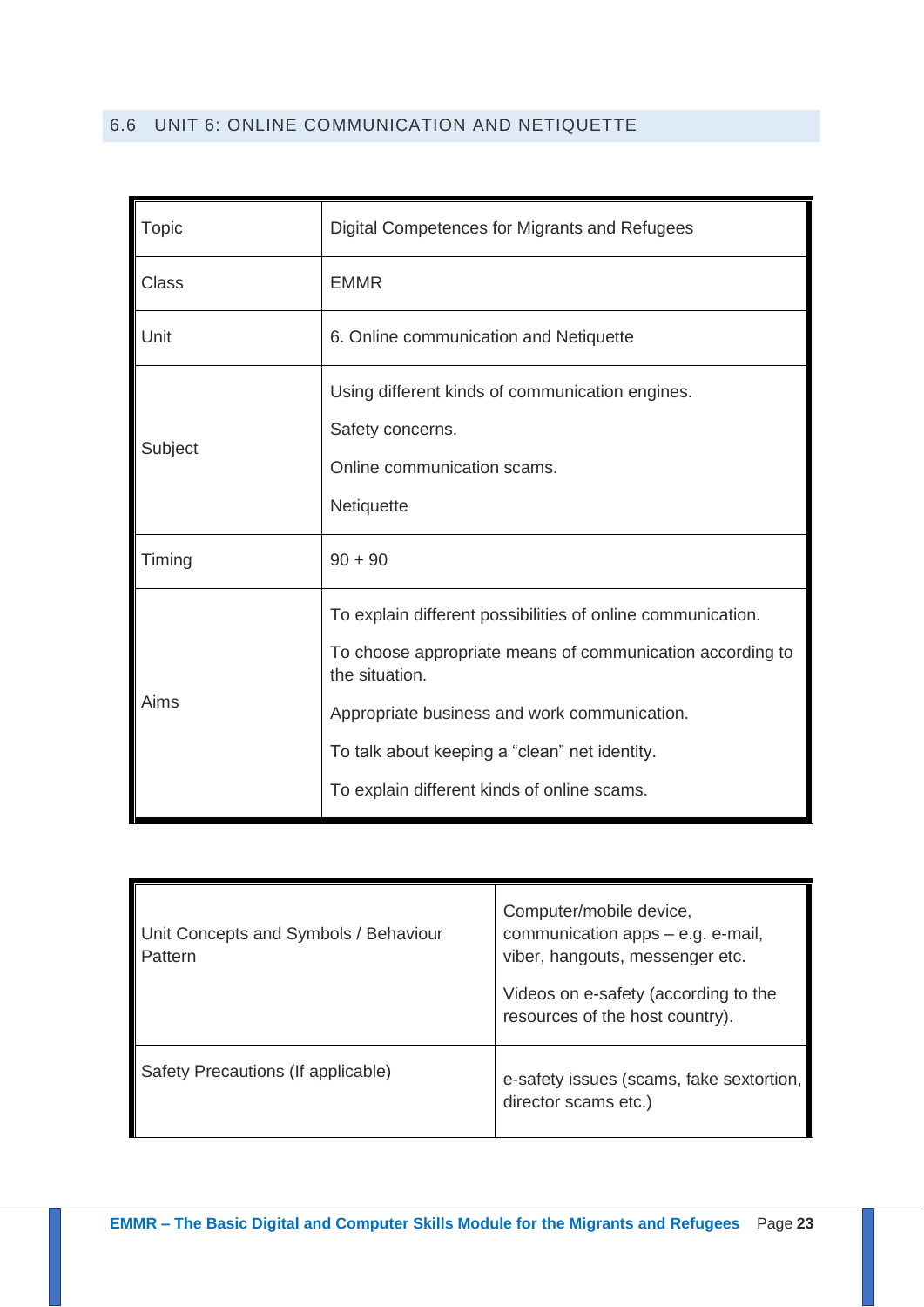| Teaching - Learning Methods and<br><b>Techniques</b>                                                                                                    |                                                                       | Narration, question and answer<br>method, discussion, individual work,<br>work in pairs                                                                                                                                                                                                                                                                                                                                                                                                                                                                                                                                                     |
|---------------------------------------------------------------------------------------------------------------------------------------------------------|-----------------------------------------------------------------------|---------------------------------------------------------------------------------------------------------------------------------------------------------------------------------------------------------------------------------------------------------------------------------------------------------------------------------------------------------------------------------------------------------------------------------------------------------------------------------------------------------------------------------------------------------------------------------------------------------------------------------------------|
| Educational Materials and Tools used and<br>Bibliography                                                                                                |                                                                       | Computer, Mobile device, Online<br>sources - apps for communication.                                                                                                                                                                                                                                                                                                                                                                                                                                                                                                                                                                        |
| <b>Teaching - Learning Activities</b>                                                                                                                   |                                                                       |                                                                                                                                                                                                                                                                                                                                                                                                                                                                                                                                                                                                                                             |
| • Arouse attention<br>• Motivation<br>• Review<br>• Starting the lesson<br>• Individual learning activities<br>• Group learning activities<br>• Summary | communication.<br>scams. A discussion follows.<br>tablet/smart phone. | The teacher first explains that there are different<br>possibilities of online communication. A discussion of<br>the appropriate use of different channels of<br>communication for different social and business<br>situations. Together they determine which line is<br>appropriate for which situation.<br>Participants try using at least two different types of<br>channels $-$ e.g. e-mail and hangouts.<br>A discussion on Netiquette and appropriate way of<br>Discussion on importance of keeping a "clean" net ID.<br>The teacher explains different types of common online<br>The topic has to be explained using both a PC and a |
| Assessment and evaluation                                                                                                                               |                                                                       |                                                                                                                                                                                                                                                                                                                                                                                                                                                                                                                                                                                                                                             |
| • Assessment according to<br>individual learning activities<br>• Assessment and evaluation<br>according to group learning<br>activities                 | Self-assessment criteria<br>$\bullet$<br>$\bullet$<br>$\bullet$       | I know different types of apps for communication.<br>I can choose appropriate line of communication<br>based on the social situation.<br>I know most common types of scams and can<br>recognize them.<br>I can communicate online using computer or a tablet<br>or a smartphone.                                                                                                                                                                                                                                                                                                                                                            |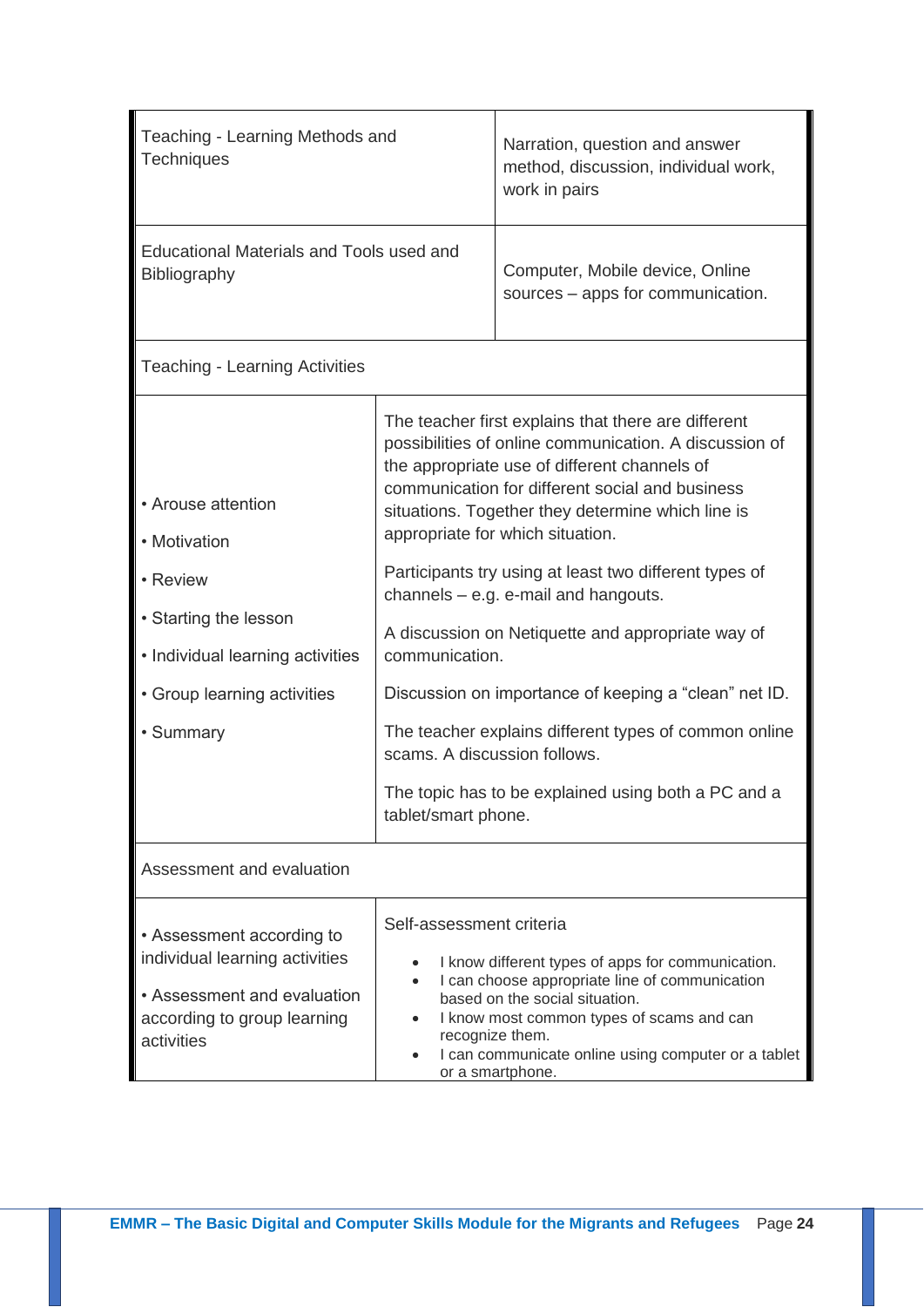## <span id="page-24-0"></span>6.7 UNIT 7: SEARCHING ONLINE RESOURCES HELPFUL FOR BUREAUCRACY AND EVERYDAY LIFE

| Topic        | Digital Competences for Migrants and Refugees                                                                                                                                                                                                                                                           |
|--------------|---------------------------------------------------------------------------------------------------------------------------------------------------------------------------------------------------------------------------------------------------------------------------------------------------------|
| <b>Class</b> | <b>EMMR</b>                                                                                                                                                                                                                                                                                             |
| Unit         | 7. Searching online resources helpful for bureaucracy and<br>everyday life                                                                                                                                                                                                                              |
| Subject      | Learning about e-Government services available on online<br>platforms.<br>Using e-Government services.                                                                                                                                                                                                  |
| Timing       | $90 + 90$                                                                                                                                                                                                                                                                                               |
| Aims         | To show participants different e-Government platforms.<br>To get everything needed to be able to use e-Government<br>platforms in the host country (e.g. Turkey, Slovenia, Romania,<br>Spain)<br>To use e-Government services in the host country $-$ e.g. to<br>order the European health card online. |

| Unit Concepts and Symbols / Behaviour<br>Pattern     | Computer/mobile device, e-<br>Government platforms – specific to the<br>host country. |
|------------------------------------------------------|---------------------------------------------------------------------------------------|
| Safety Precautions (If applicable)                   | e-safety issues (sharing net-ID or<br>Digital certificate)                            |
| Teaching - Learning Methods and<br><b>Techniques</b> | Narration, question and answer<br>method, discussion, individual work.                |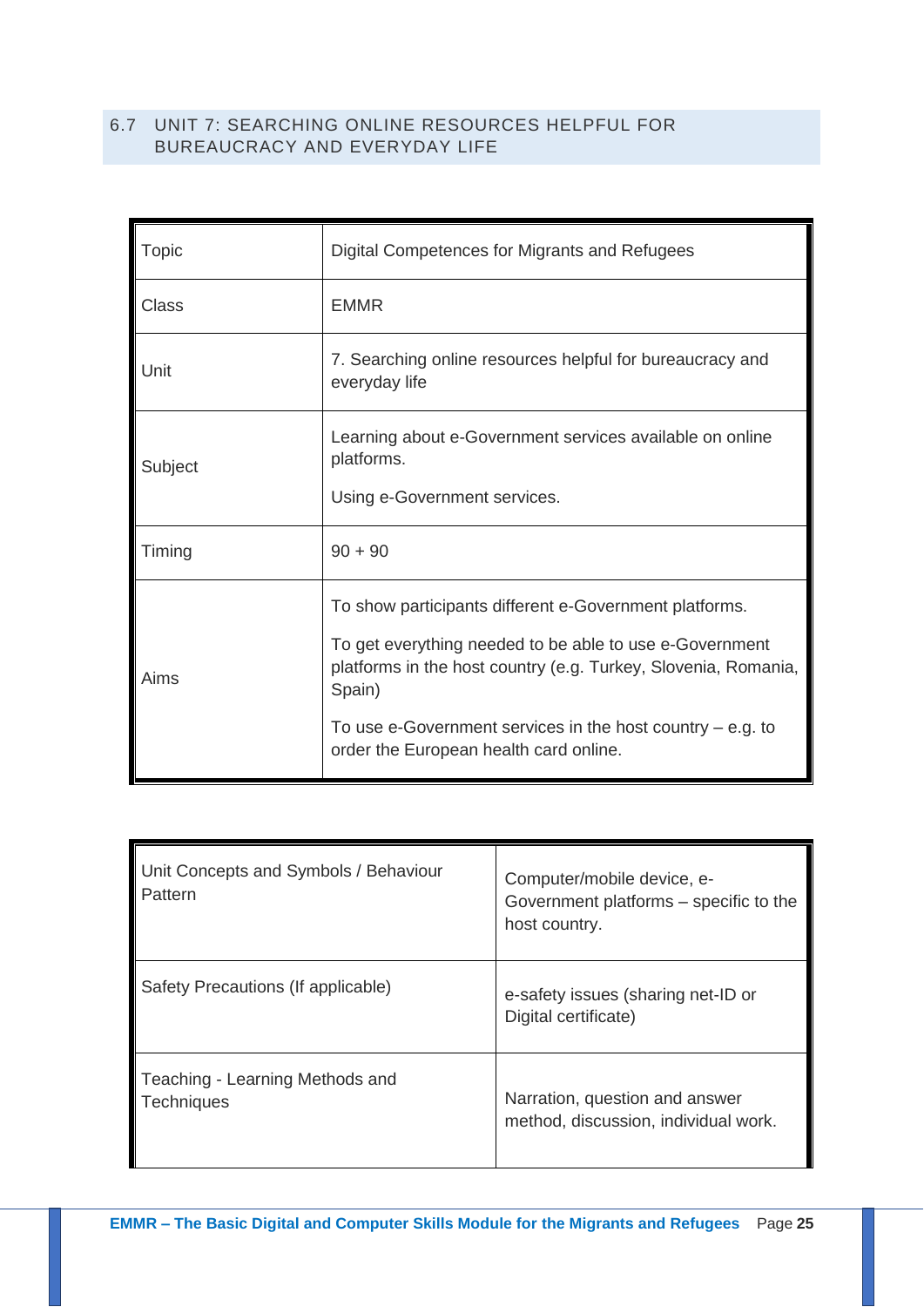| Educational Materials and Tools used and<br><b>Bibliography</b>                                                                                         |                                                                                                                                                                                                                                                                                                                                                                                                                                                                      | Computer, Mobile device, Online<br>sources - e-Government platforms<br>(country specific).                        |
|---------------------------------------------------------------------------------------------------------------------------------------------------------|----------------------------------------------------------------------------------------------------------------------------------------------------------------------------------------------------------------------------------------------------------------------------------------------------------------------------------------------------------------------------------------------------------------------------------------------------------------------|-------------------------------------------------------------------------------------------------------------------|
| <b>Teaching - Learning Activities</b>                                                                                                                   |                                                                                                                                                                                                                                                                                                                                                                                                                                                                      |                                                                                                                   |
| • Arouse attention<br>• Motivation<br>• Review<br>• Starting the lesson<br>• Individual learning activities<br>• Group learning activities<br>• Summary | The teacher first explains that there are different kinds<br>of e-Government services available online. A<br>discussion follows on the possible uses for the<br>participants.<br>Participants fill out all the necessary forms to apply for<br>net-ID needed for e-Government in the host country.<br>Participants use a platform that is most useful for them<br>in the host country.<br>The topic has to be explained using both a PC and a<br>tablet/smart phone. |                                                                                                                   |
| Assessment and evaluation                                                                                                                               |                                                                                                                                                                                                                                                                                                                                                                                                                                                                      |                                                                                                                   |
| • Assessment according to<br>individual learning activities<br>• Assessment and evaluation<br>according to group learning<br>activities                 | Self-assessment criteria                                                                                                                                                                                                                                                                                                                                                                                                                                             | I know what e-Government is.<br>I can apply for the country specific net-ID.<br>I can use e-Government platforms. |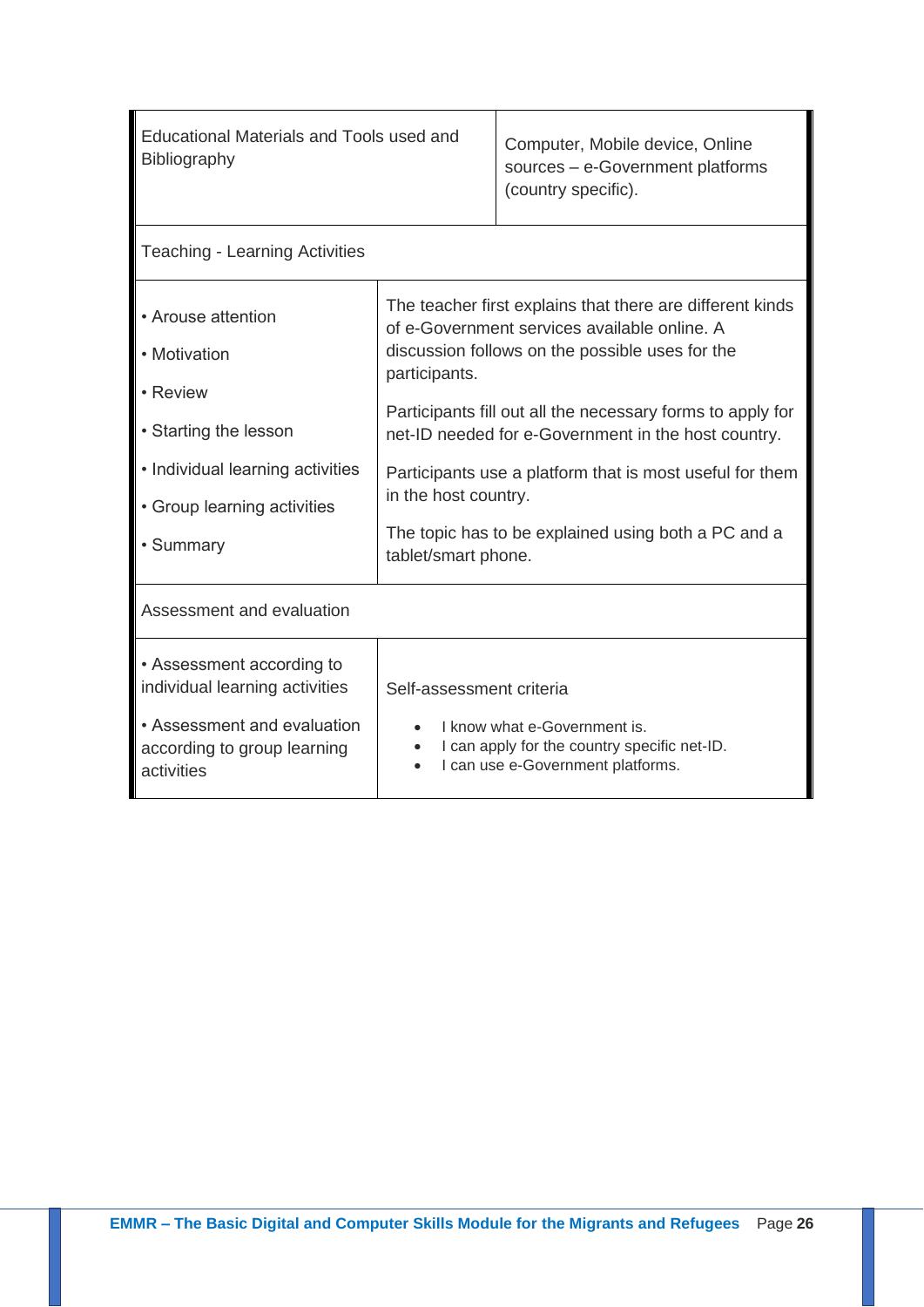## <span id="page-26-0"></span>6.8 UNIT 8: HOW TO CREATE A CV AND SEARCH FOR JOB ONLINE?

| <b>Topic</b> | Digital Competences for Migrants and Refugees                                                                                                                                                     |
|--------------|---------------------------------------------------------------------------------------------------------------------------------------------------------------------------------------------------|
| <b>Class</b> | <b>EMMR</b>                                                                                                                                                                                       |
| Unit         | 8. How to create a CV and search for job online                                                                                                                                                   |
| Subject      | Using platforms for creating a CV (e.g. Europass).<br>Creating a CV.<br>Using online platforms for job search.                                                                                    |
| Timing       | $90 + 90$                                                                                                                                                                                         |
| Aims         | To explain how to create a CV using an online platform.<br>To talk about the importance of a good CV.<br>Learn about different platform for online job search.<br>Search for and apply for a job. |

| Unit Concepts and Symbols / Behaviour<br>Pattern     | Computer/mobile device, online<br>platform for creating a CV (e.g.<br>Europass), different platforms for<br>online job search. |
|------------------------------------------------------|--------------------------------------------------------------------------------------------------------------------------------|
| Safety Precautions (If applicable)                   |                                                                                                                                |
| Teaching - Learning Methods and<br><b>Techniques</b> | Narration, question and answer<br>method, discussion, individual work,<br>work in groups                                       |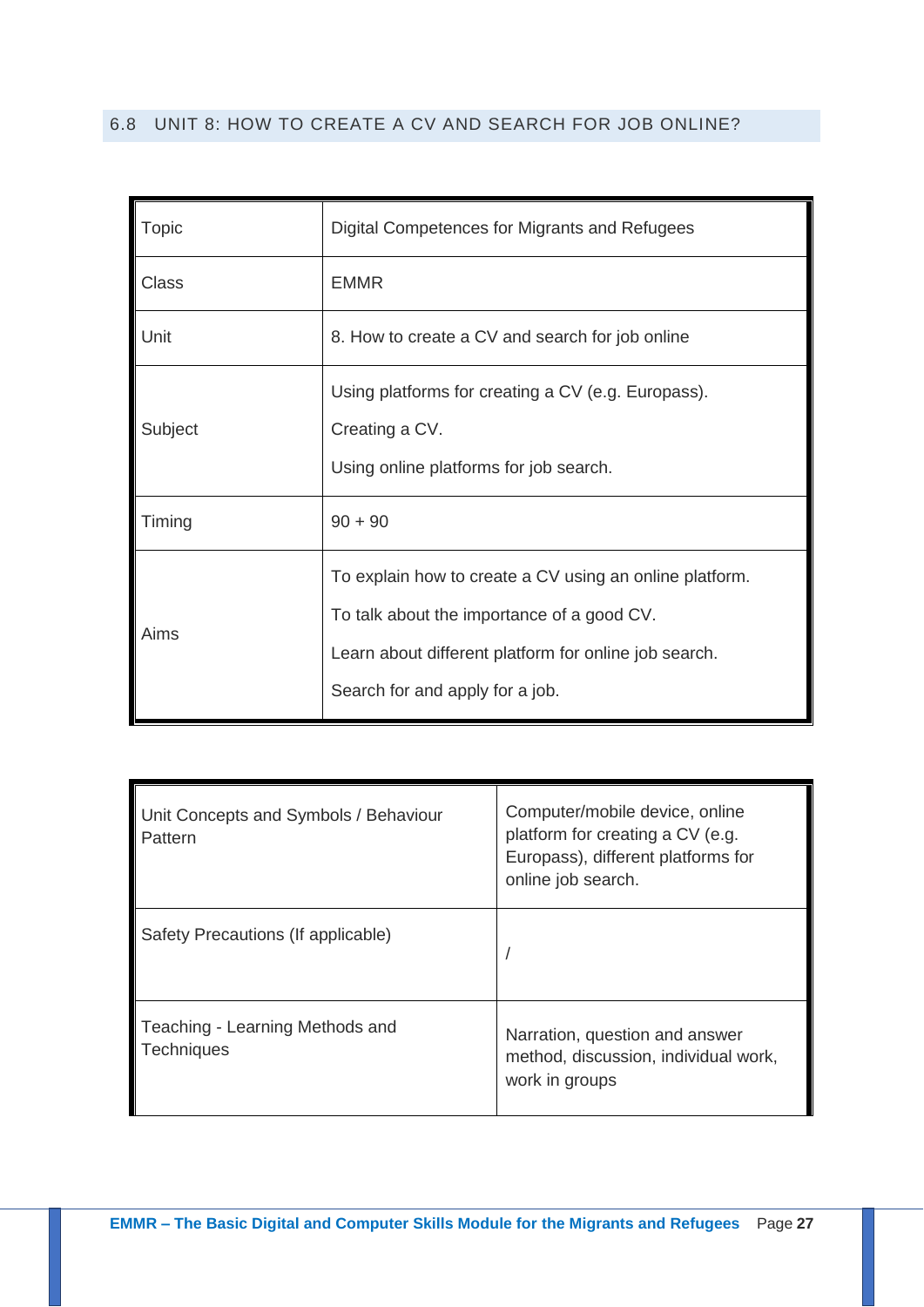| Educational Materials and Tools used and<br>Bibliography                                                                                                |                                                                                                                                                                                                                                                                                                                                                                                                                                                                                                                                                                   | Computer, Mobile device, Online<br>sources – platforms for creating a CV<br>and for job search.                                                               |
|---------------------------------------------------------------------------------------------------------------------------------------------------------|-------------------------------------------------------------------------------------------------------------------------------------------------------------------------------------------------------------------------------------------------------------------------------------------------------------------------------------------------------------------------------------------------------------------------------------------------------------------------------------------------------------------------------------------------------------------|---------------------------------------------------------------------------------------------------------------------------------------------------------------|
| <b>Teaching - Learning Activities</b>                                                                                                                   |                                                                                                                                                                                                                                                                                                                                                                                                                                                                                                                                                                   |                                                                                                                                                               |
| • Arouse attention<br>• Motivation<br>• Review<br>• Starting the lesson<br>• Individual learning activities<br>• Group learning activities<br>• Summary | First the teacher introduces the participants to an<br>online platform for creating a CV. Participants work in<br>pair and groups to create a CV. In the end every<br>participant creates his/her own CV.<br>Together the participants and the teacher search for<br>different platforms for job search specific to the host<br>country. Students create profiles on a job search<br>platform and start using it. The teacher is the<br>moderator and helps with specific problems.<br>The topic has to be explained using both a PC and a<br>tablet/smart phone. |                                                                                                                                                               |
| Assessment and evaluation                                                                                                                               |                                                                                                                                                                                                                                                                                                                                                                                                                                                                                                                                                                   |                                                                                                                                                               |
| • Assessment according to<br>individual learning activities<br>• Assessment and evaluation<br>according to group learning<br>activities                 | Self-assessment criteria<br>$\bullet$                                                                                                                                                                                                                                                                                                                                                                                                                                                                                                                             | I know what Europass CV is.<br>I can create my CV.<br>I can update my CV.<br>I can search for job online.<br>I can create a profile on a job search platform. |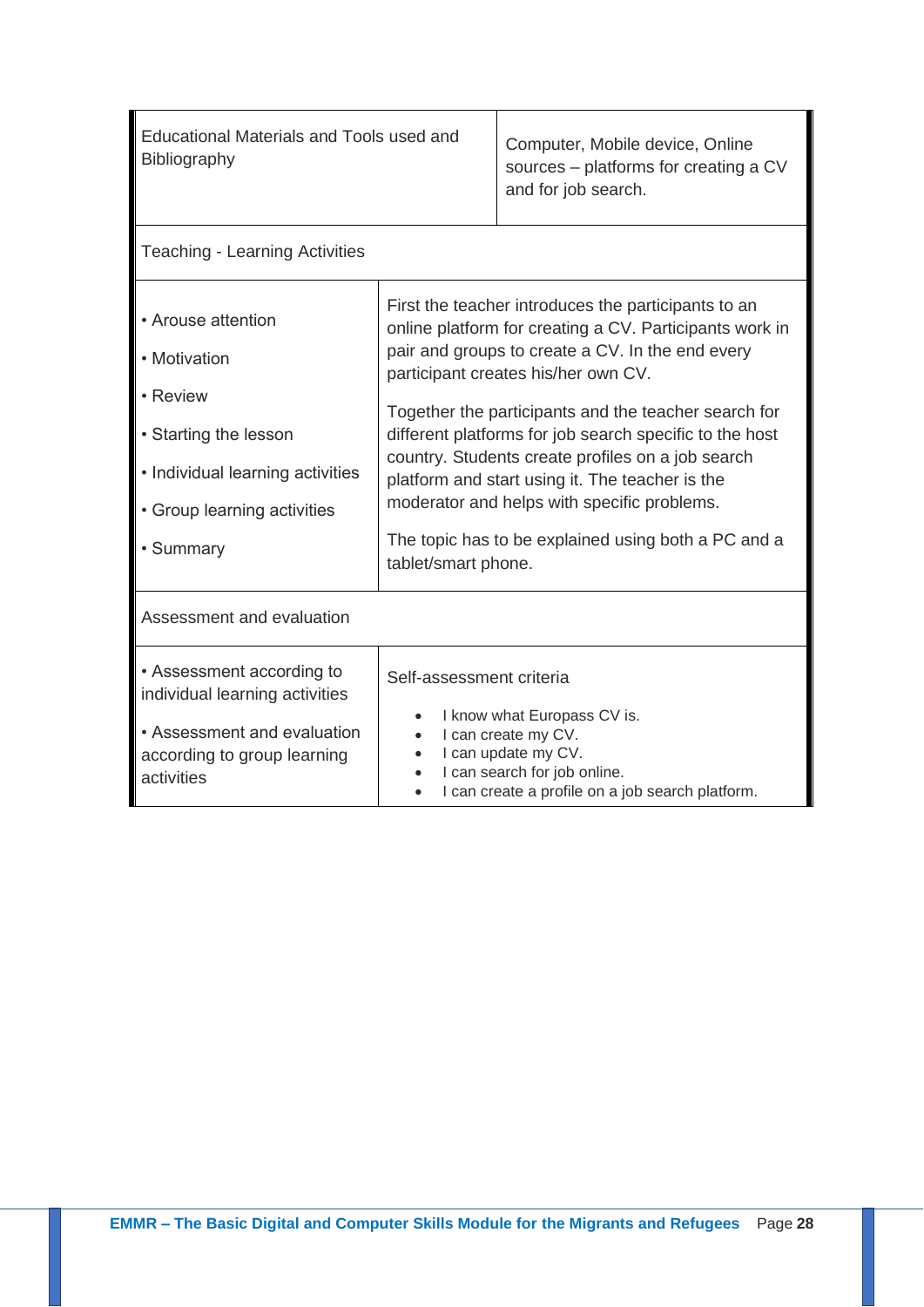# <span id="page-28-0"></span>6.9 UNIT 9: USING SAFE ONLINE PAYMENT OPTIONS AND ONLINE STORES

| Topic   | Digital Competences for Migrants and Refugees                                                                                                                                                                                                                                                                                                                                                                                                                    |  |
|---------|------------------------------------------------------------------------------------------------------------------------------------------------------------------------------------------------------------------------------------------------------------------------------------------------------------------------------------------------------------------------------------------------------------------------------------------------------------------|--|
| Class   | <b>EMMR</b>                                                                                                                                                                                                                                                                                                                                                                                                                                                      |  |
| Unit    | 9. Using safe online payment options and online stores                                                                                                                                                                                                                                                                                                                                                                                                           |  |
| Subject | Basic use of online banking.<br>Online safety.<br>Recognizing online scam pertaining to online banking and<br>using safe payment option, online stores etc.<br>Use of online payment services (Paypal). Use of Paypal for a<br>small business.                                                                                                                                                                                                                   |  |
| Timing  | $90 + 90$                                                                                                                                                                                                                                                                                                                                                                                                                                                        |  |
| Aims    | To introduce students to possible online payment options (e-<br>$\bullet$<br>banking, Paypal etc.)<br>To discuss safety issues.<br>$\bullet$<br>To look for online stores (international and country specific).<br>$\bullet$<br>To search for goods in online stores.<br>$\bullet$<br>To know about and be able to recognize a fake online store.<br>To be able to recognize the warning signs of fake stores.<br>To be able to sell an item in an online store. |  |

| Unit Concepts and Symbols / Behaviour<br>Pattern | Computer/mobile device, online sources<br>- online stores and online Payment<br>options.                                                                                 |
|--------------------------------------------------|--------------------------------------------------------------------------------------------------------------------------------------------------------------------------|
| Safety Precautions (If applicable)               | Safety pertaining to online banking (e.g.<br>most common banks online version and<br>Paypal) and use of online stores<br>(Amazon, eBay, and country specific<br>stores). |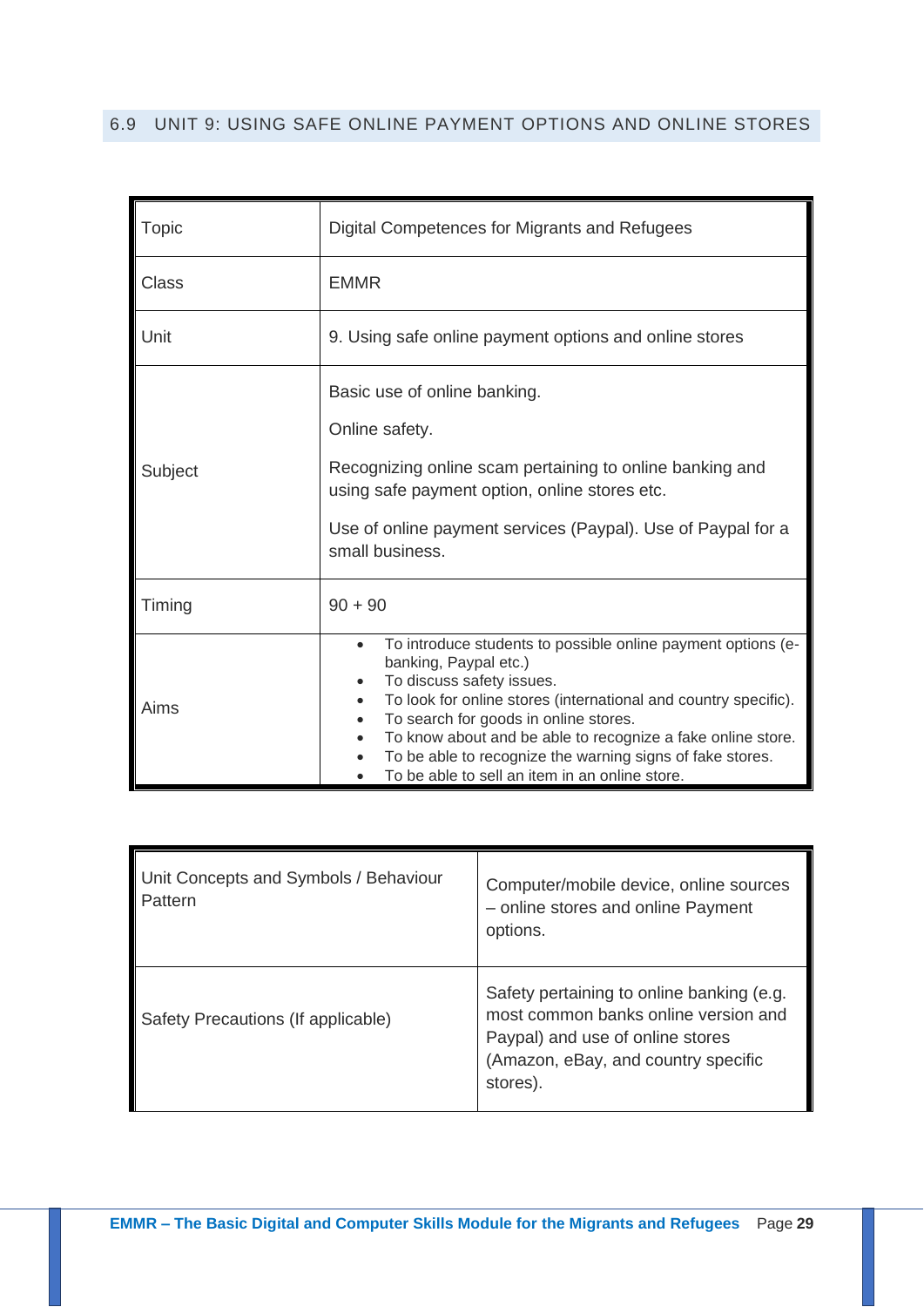| Teaching - Learning Methods and<br><b>Techniques</b>                                                                                                     |                               | Narration, question and answer method,<br>discussion, demonstration, individual<br>work                                                                                                                                                                                                                                                                                                                                                                                                                                                                                                                                                                                                                                                                                                          |
|----------------------------------------------------------------------------------------------------------------------------------------------------------|-------------------------------|--------------------------------------------------------------------------------------------------------------------------------------------------------------------------------------------------------------------------------------------------------------------------------------------------------------------------------------------------------------------------------------------------------------------------------------------------------------------------------------------------------------------------------------------------------------------------------------------------------------------------------------------------------------------------------------------------------------------------------------------------------------------------------------------------|
| Educational Materials and Tools used and<br>Bibliography                                                                                                 |                               | Computer, Mobile device, Online<br>sources:<br>eBay (https://www.ebay.com/)<br>Amazon (https://www.amazon.com/)<br>Paypal (https://www.paypal.com/)<br>Other online stores and payment options<br>(country specific)                                                                                                                                                                                                                                                                                                                                                                                                                                                                                                                                                                             |
| <b>Teaching - Learning Activities</b>                                                                                                                    |                               |                                                                                                                                                                                                                                                                                                                                                                                                                                                                                                                                                                                                                                                                                                                                                                                                  |
| • Arouse attention<br>• Motivation<br>• Review<br>• Starting the lesson<br>• Individual learning<br>activities<br>• Group learning activities<br>Summary | for their needs.<br>business. | First the teacher explains that there is a possibility to<br>buy and sell things online. Then he/she introduces<br>different types of online stores.<br>Together participants and the teacher search for online<br>stores. A discussion on online stores and their safety<br>follows. The teacher gives examples of online scams<br>and a discussion on what to do follows. The participants<br>create their profile for an online store (if possible it<br>should be country specific, e.g. in Slovenia bolha.si).<br>The participants try to buy something online.<br>Participants discuss how they could use an online store<br>The teacher explains online banking and safe online<br>payment options (e.g. Paypal). The teacher explains<br>how the participants could use Paypal for their |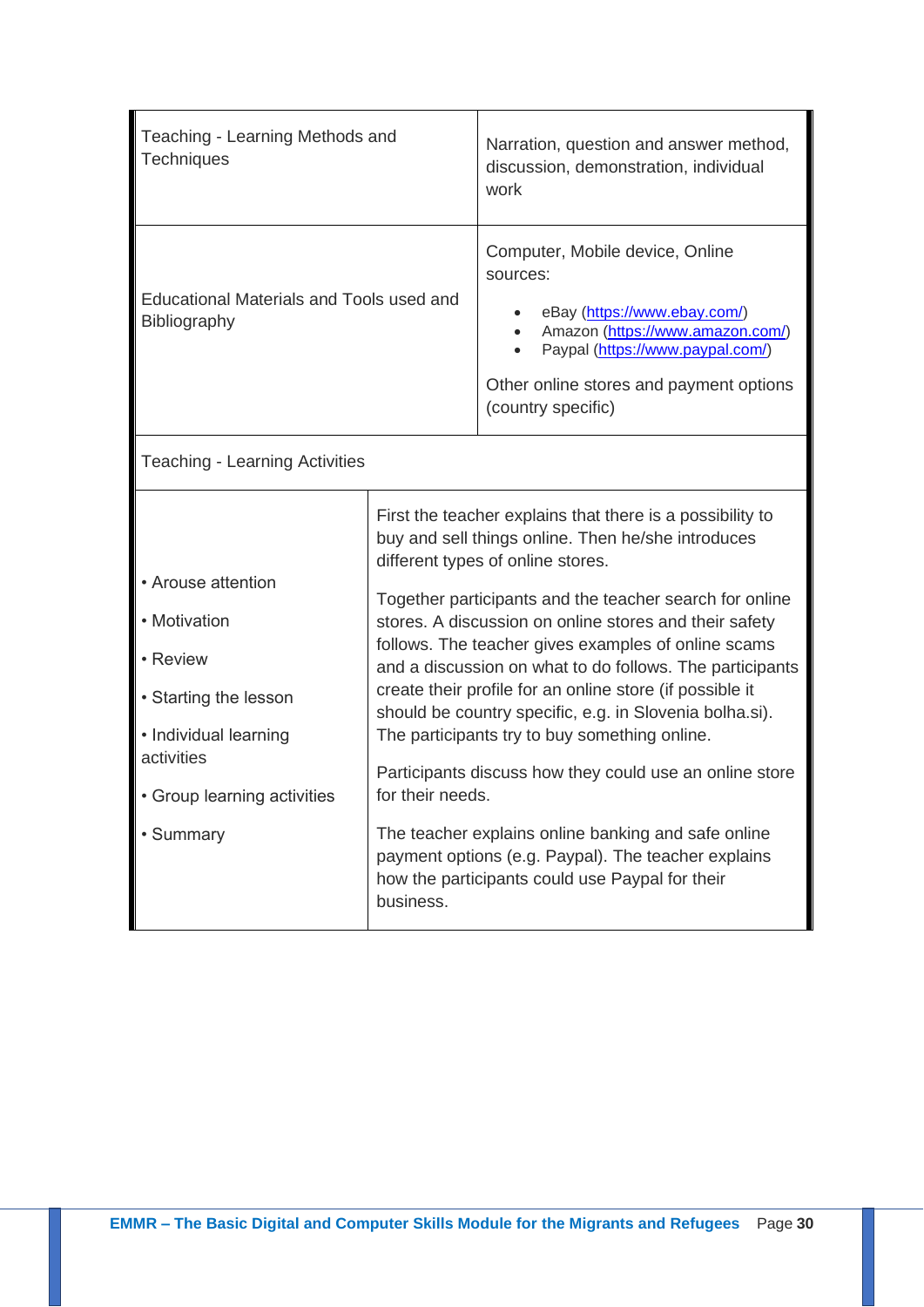| Assessment and evaluation                                                |                                                                                                                                                                                                                                                                              |
|--------------------------------------------------------------------------|------------------------------------------------------------------------------------------------------------------------------------------------------------------------------------------------------------------------------------------------------------------------------|
|                                                                          | Self-assessment criteria                                                                                                                                                                                                                                                     |
| • Assessment according to<br>individual learning activities              | I know what an online store is and how to use it.<br>$\bullet$<br>I have a profile in at least one online store.<br>$\bullet$<br>I can sell my used items online.<br>$\bullet$                                                                                               |
| • Assessment and<br>evaluation according to<br>group learning activities | I can buy used items online.<br>$\bullet$<br>I know what safe online payment options are and how<br>$\bullet$<br>to use them.<br>I can recognise fake online stores.<br>$\bullet$<br>I can recognise most common online scams<br>$\bullet$<br>pertaining to online commerce. |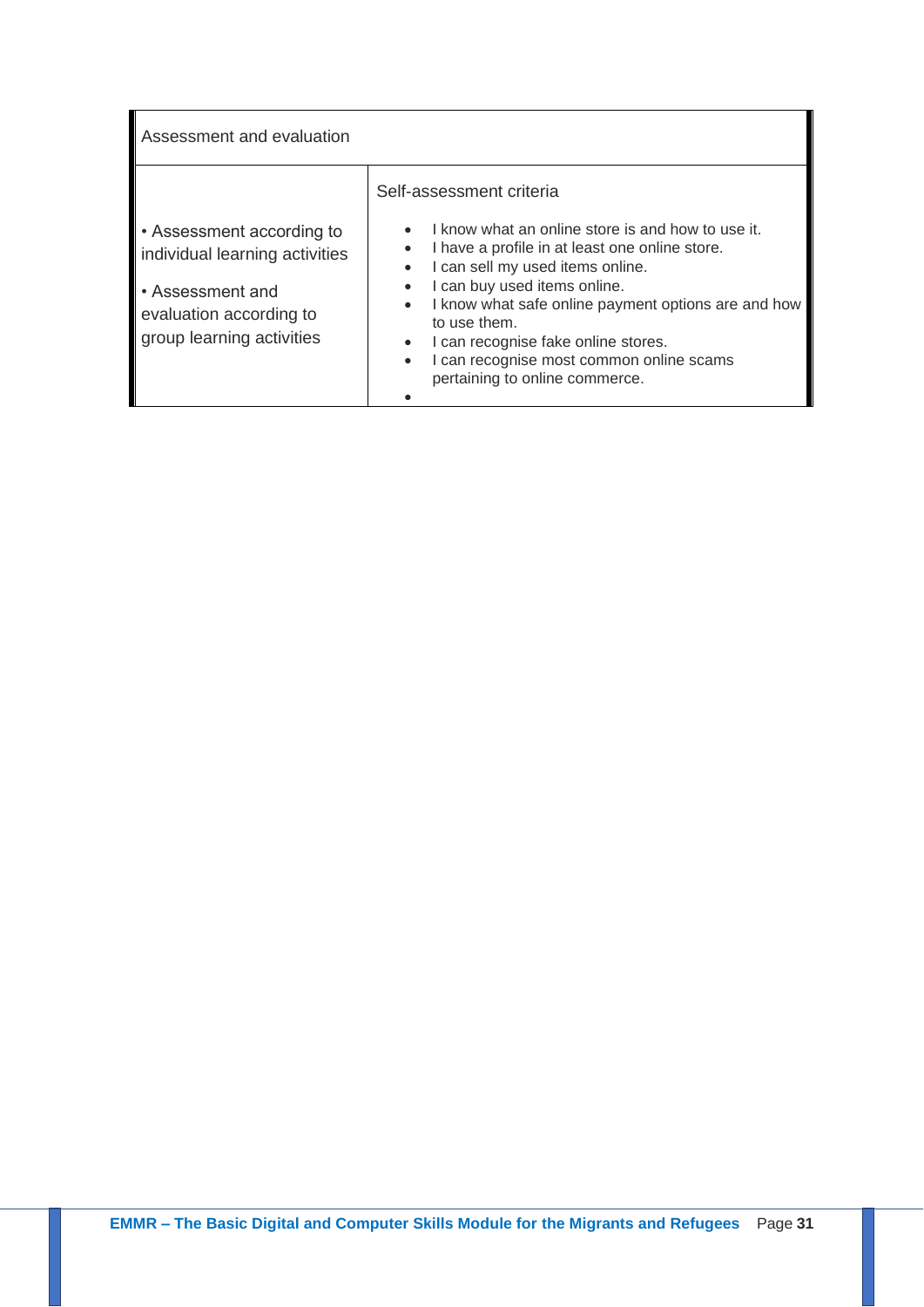# <span id="page-31-0"></span>6.10 UNIT 10: MANAGING FINANCES USING GOOGLE SHEETS

| Topic        | Digital Competences for Migrants and Refugees                                                          |  |
|--------------|--------------------------------------------------------------------------------------------------------|--|
| <b>Class</b> | <b>EMMR</b>                                                                                            |  |
| Unit         | 10. Managing finances using Google Sheets                                                              |  |
| Subject      | Basic work with Google Drive.                                                                          |  |
|              | Basic work with programs for working with big data sets (e.g.<br>Google Sheets).                       |  |
|              | Basic formulas for calculating in programs for working with big<br>data sets (e.g. COUNT, SUM)         |  |
|              | Managing finances.                                                                                     |  |
| Timing       | $90 + 90$                                                                                              |  |
| Aims         | To introduce basics of Google Sheets.                                                                  |  |
|              | To learn about data organization, columns, rows, basic<br>computational operations and basic formulas. |  |
|              | To be able to create a working tool for managing one's<br>finances.                                    |  |

| Unit Concepts and Symbols /                  | Computer/mobile device, Google Sheets and Google |
|----------------------------------------------|--------------------------------------------------|
| <b>Behaviour Pattern</b>                     | Drive.                                           |
| <b>Safety Precautions (If</b><br>applicable) |                                                  |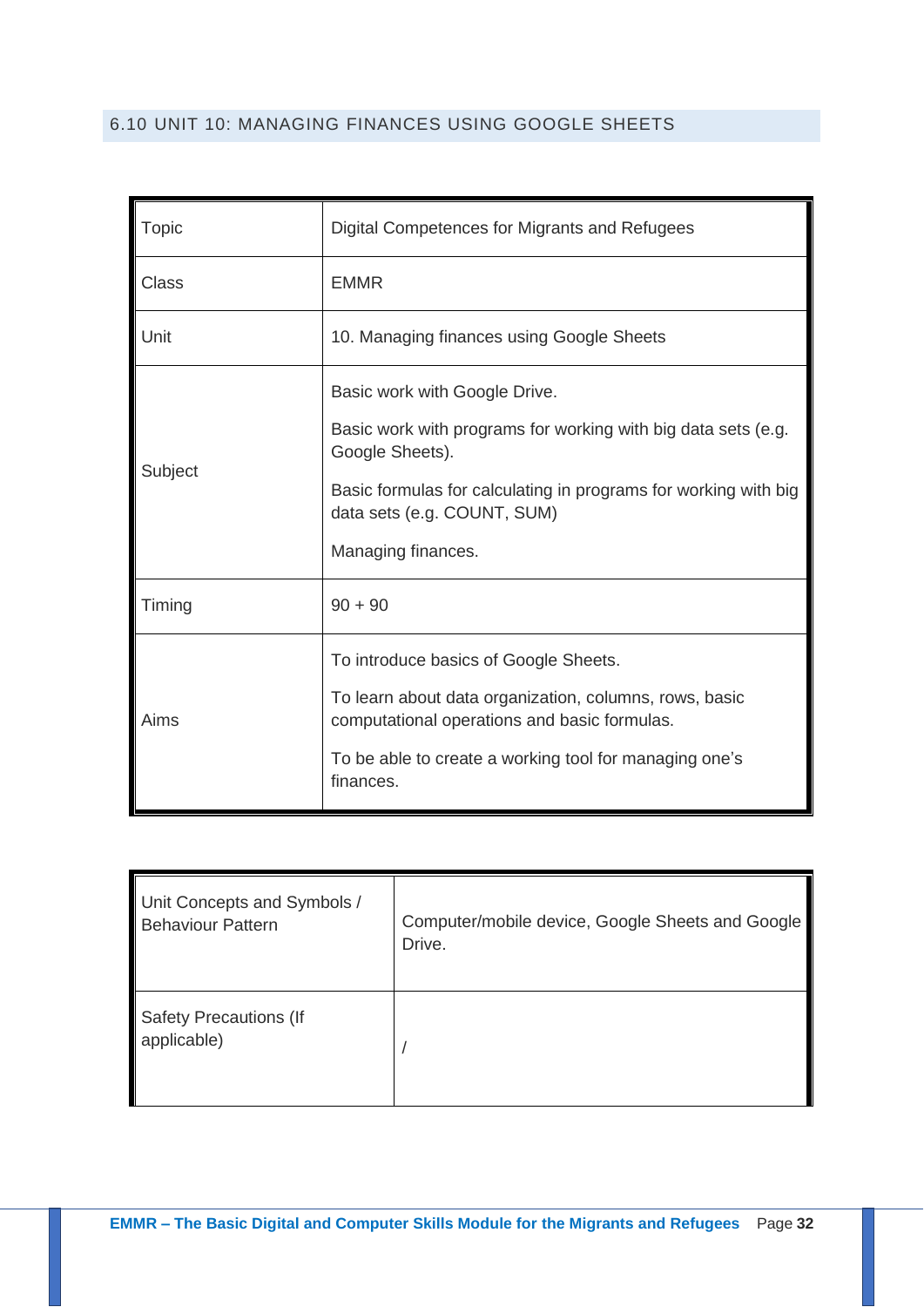| <b>Teaching - Learning Methods</b><br>and Techniques                                                                                          |                                                                                                                                                                                                                                                                                                                                     | Narration, question and answer method, discussion,<br>demonstration, individual work                                                                                                                                                                                                                                                                                                                                                                   |  |  |
|-----------------------------------------------------------------------------------------------------------------------------------------------|-------------------------------------------------------------------------------------------------------------------------------------------------------------------------------------------------------------------------------------------------------------------------------------------------------------------------------------|--------------------------------------------------------------------------------------------------------------------------------------------------------------------------------------------------------------------------------------------------------------------------------------------------------------------------------------------------------------------------------------------------------------------------------------------------------|--|--|
| <b>Educational Materials and Tools</b><br>used and Bibliography                                                                               |                                                                                                                                                                                                                                                                                                                                     | Computer, Mobile device, Online sources:<br>Google Sheets<br>(https://www.google.com/intl/en_en/sheets/about/)<br>Google Drive (https://www.google.com/drive/)                                                                                                                                                                                                                                                                                         |  |  |
| <b>Teaching - Learning Activities</b>                                                                                                         |                                                                                                                                                                                                                                                                                                                                     |                                                                                                                                                                                                                                                                                                                                                                                                                                                        |  |  |
| • Arouse attention<br>• Motivation<br>• Review                                                                                                | First the teacher introduces the participants to Google Sheets.<br>He/she demonstrates how to prepare a Google Sheet. The<br>students have to have a Google Account. If they haven't got it<br>yet, they have to create it.<br>The participants discuss the important parameters in creating<br>a tool for managing one's finances. |                                                                                                                                                                                                                                                                                                                                                                                                                                                        |  |  |
| • Starting the lesson                                                                                                                         |                                                                                                                                                                                                                                                                                                                                     |                                                                                                                                                                                                                                                                                                                                                                                                                                                        |  |  |
| • Individual learning<br>activities<br>• Group learning                                                                                       | The teacher demonstrates how to create the tool. Participants<br>create it on their own Google Account - this way they can<br>start using it whenever they want.                                                                                                                                                                    |                                                                                                                                                                                                                                                                                                                                                                                                                                                        |  |  |
| activities<br>• Summary                                                                                                                       | The topic has to be explained using both a PC and a<br>tablet/smart phone.                                                                                                                                                                                                                                                          |                                                                                                                                                                                                                                                                                                                                                                                                                                                        |  |  |
| Assessment and evaluation                                                                                                                     |                                                                                                                                                                                                                                                                                                                                     |                                                                                                                                                                                                                                                                                                                                                                                                                                                        |  |  |
| • Assessment<br>according to individual<br>learning activities<br>• Assessment and<br>evaluation according<br>to group learning<br>activities | $\bullet$<br>$\bullet$<br>$\bullet$<br>$\bullet$<br>$\bullet$                                                                                                                                                                                                                                                                       | Self-assessment criteria<br>I know at least one tool for working with big data sets (e.g.<br>Excel or Google Sheets) and can use its basic capabilities.<br>I can create Google Sheet document and organize my data.<br>I know the basic computational operations and formulas.<br>I am able to search for help using the internet (Google<br>Search or similar).<br>I can manage my personal finances and keep track of how<br>much I spend and earn. |  |  |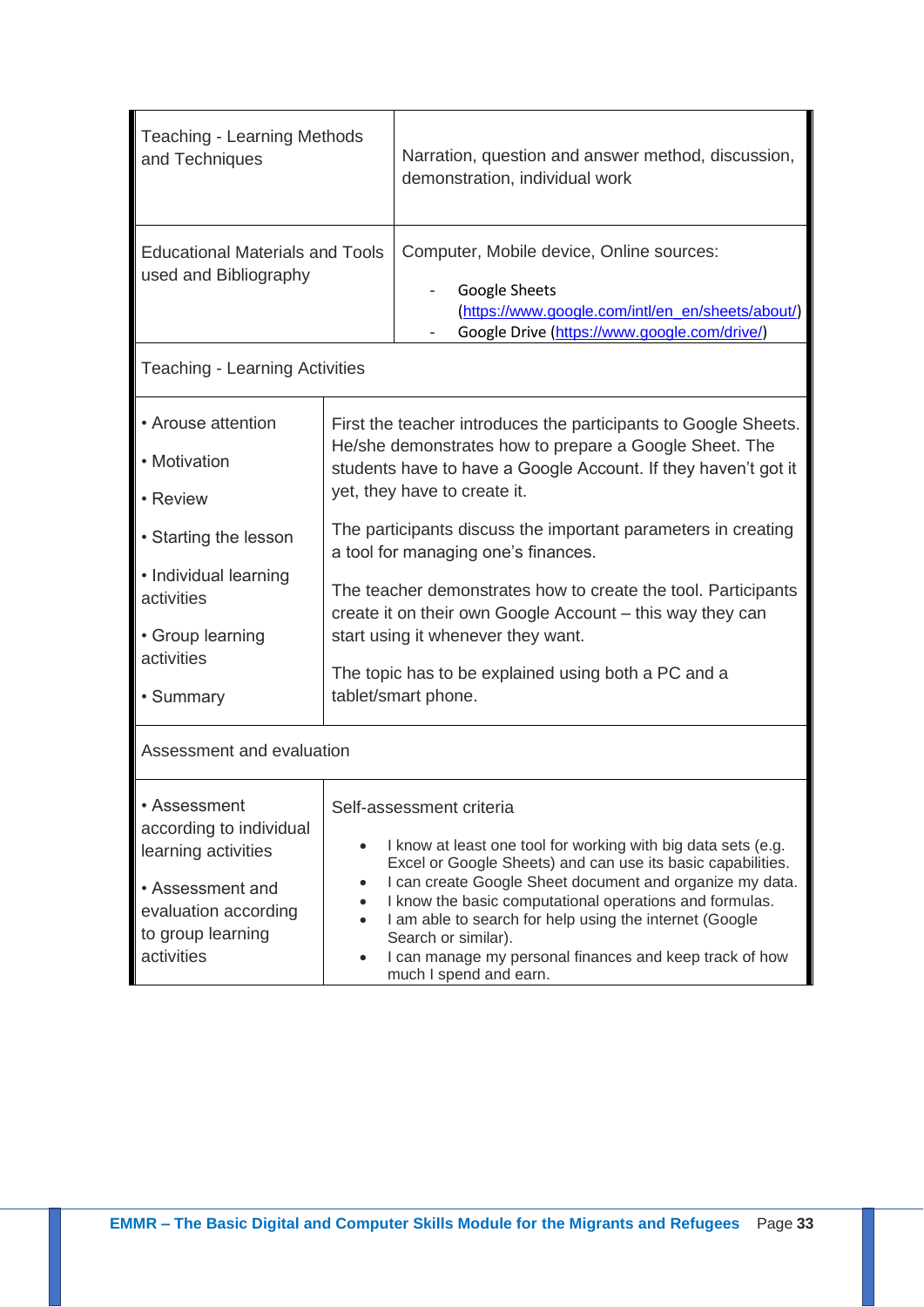## <span id="page-33-0"></span>6.11 UNIT 11: WORKING WITH IMAGES AND ADVERTISING

| Topic        | Digital Competences for Migrants and Refugees                                                                                                                                                                                                |  |  |
|--------------|----------------------------------------------------------------------------------------------------------------------------------------------------------------------------------------------------------------------------------------------|--|--|
| <b>Class</b> | <b>EMMR</b>                                                                                                                                                                                                                                  |  |  |
| Unit         | 11. Working with images and advertising                                                                                                                                                                                                      |  |  |
| Subject      | Basic work with different free tools for image Editing, e.g.<br>Gimp.<br>Basic work with social networks for Business.<br>Basic advertising online and on social networks.                                                                   |  |  |
| Timing       | $90 + 90$                                                                                                                                                                                                                                    |  |  |
| Aims         | To introduce basics of free image Editing programs.<br>To learn about the importance of image quality and different<br>formats.<br>To be able to edit an image in a free online program for image<br>editing, e.g. Social Media Image Maker. |  |  |

| Unit Concepts and Symbols / Behaviour<br>Pattern     | Computer/mobile device, programs for<br>image editing (e.g. Gimp, Social Media<br>Image Maker). |
|------------------------------------------------------|-------------------------------------------------------------------------------------------------|
| Safety Precautions (If applicable)                   |                                                                                                 |
| Teaching - Learning Methods and<br><b>Techniques</b> | Narration, question and answer method,<br>discussion, demonstration, individual work            |